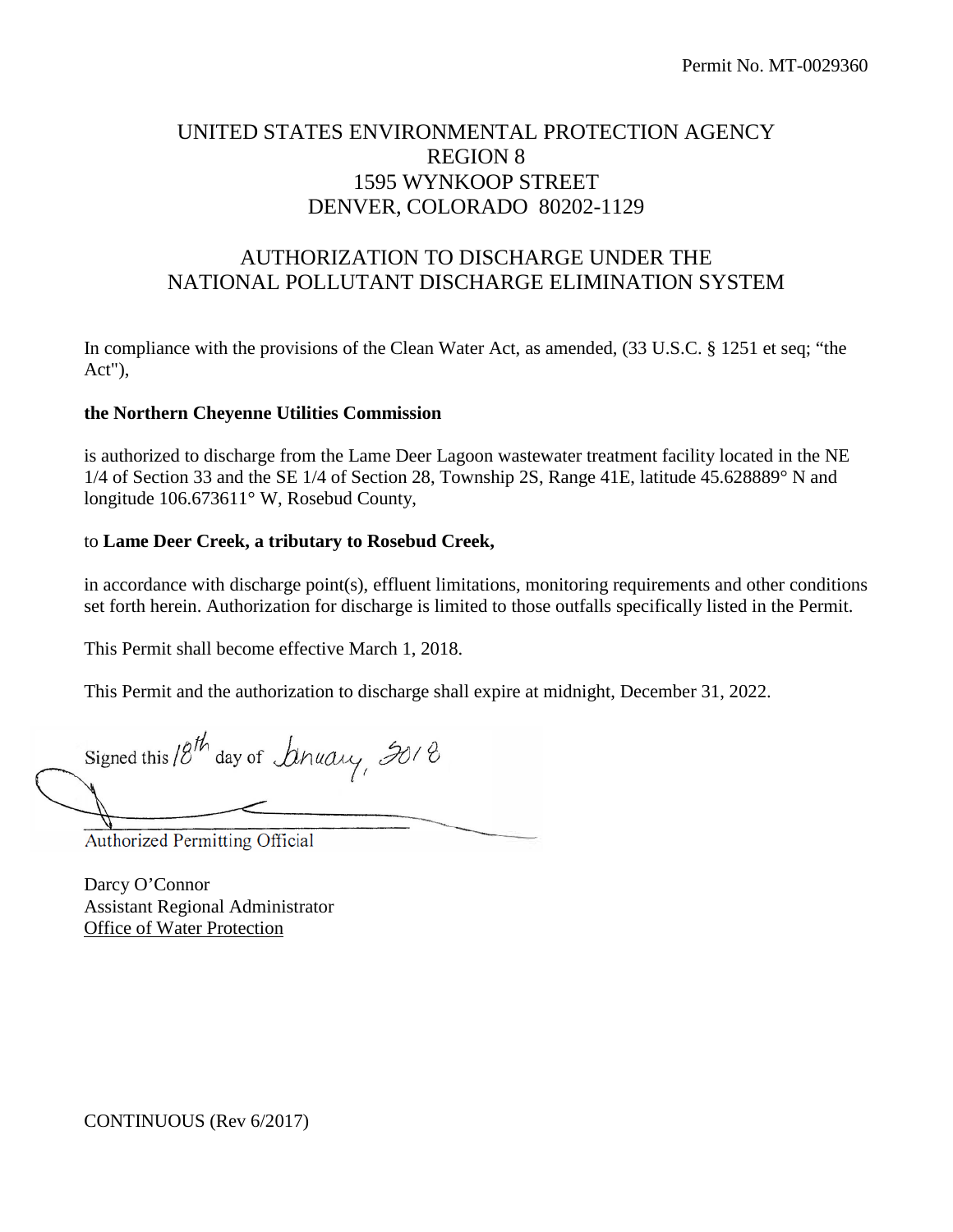# TABLE OF CONTENTS

| 1.1.<br>1.2.<br>1.3. | 1. Effluent Limitations and Monitoring Requirements<br>Definitions<br>Description of Discharge Point<br>Specific Limitations and Self-Monitoring Requirements<br>1.3.1. Effluent Limitations<br>1.3.2. Self-Monitoring Requirements<br>1.3.3. Ambient Monitoring Requirements<br>1.3.4. Reporting Period<br>1.3.5. Inspection Requirements | 3<br>3<br>$\overline{4}$<br>5<br>5<br>9<br>10<br>10<br>10 |
|----------------------|--------------------------------------------------------------------------------------------------------------------------------------------------------------------------------------------------------------------------------------------------------------------------------------------------------------------------------------------|-----------------------------------------------------------|
|                      | 2. MONITORING, RECORDING AND REPORTING REQUIREMENTS                                                                                                                                                                                                                                                                                        |                                                           |
|                      | 11                                                                                                                                                                                                                                                                                                                                         |                                                           |
| 2.1.                 | <b>Representative Sampling</b>                                                                                                                                                                                                                                                                                                             | 11                                                        |
| 2.2.<br>2.3.         | <b>Monitoring Procedures</b><br><b>Reporting of Monitoring Results</b>                                                                                                                                                                                                                                                                     | 11<br>11                                                  |
| 2.4.                 | <b>Records Contents</b>                                                                                                                                                                                                                                                                                                                    | 12                                                        |
| 2.5.                 | Twenty-four Hour Notice of Noncompliance Reporting                                                                                                                                                                                                                                                                                         | 12                                                        |
|                      |                                                                                                                                                                                                                                                                                                                                            |                                                           |
|                      | 3. COMPLIANCE RESPONSIBILITIES                                                                                                                                                                                                                                                                                                             | 13                                                        |
| 3.1.                 | <b>Proper Operation and Maintenance</b>                                                                                                                                                                                                                                                                                                    | 13                                                        |
| 3.2.                 | <b>Removed Substances</b>                                                                                                                                                                                                                                                                                                                  | 14                                                        |
| 3.3.                 | Notice of Bypass                                                                                                                                                                                                                                                                                                                           | 14                                                        |
| 3.4.                 | Industrial Waste Management (Minor POTWS in Indian Country)                                                                                                                                                                                                                                                                                | 14                                                        |
|                      | 4. GENERAL REQUIREMENTS                                                                                                                                                                                                                                                                                                                    | 16                                                        |
| 4.1.                 | <b>Planned Changes</b>                                                                                                                                                                                                                                                                                                                     | 16                                                        |
| 4.2.                 | <b>Signatory Requirements</b>                                                                                                                                                                                                                                                                                                              | 17                                                        |
| 4.3.                 | Penalties for Falsification of Reports                                                                                                                                                                                                                                                                                                     | 17                                                        |
| 4.4.                 | <b>Availability of Reports</b>                                                                                                                                                                                                                                                                                                             | 17                                                        |
| 4.5.                 | Oil and Hazardous Substance Liability                                                                                                                                                                                                                                                                                                      | 18                                                        |
| 4.6.                 | <b>Property Rights</b>                                                                                                                                                                                                                                                                                                                     | 18                                                        |
| 4.7.                 | Severability                                                                                                                                                                                                                                                                                                                               | 18                                                        |
| 4.8.                 | Transfers                                                                                                                                                                                                                                                                                                                                  | 18                                                        |
| 4.9.                 | Permittees in Indian Country<br>4.10. Reopener Provision                                                                                                                                                                                                                                                                                   | 18<br>18                                                  |
|                      | 4.11. Toxicity Limitation-Reopener Provision                                                                                                                                                                                                                                                                                               | 18                                                        |
|                      |                                                                                                                                                                                                                                                                                                                                            |                                                           |
|                      | 5. ADDITIONAL STANDARD CONDITIONS                                                                                                                                                                                                                                                                                                          | 19                                                        |
| 5.1.                 | Duty to Comply                                                                                                                                                                                                                                                                                                                             | 19                                                        |
| 5.2.                 | Duty to Reapply                                                                                                                                                                                                                                                                                                                            | 20                                                        |
| 5.3.                 | Need to Halt or Reduce Activity Not a Defense                                                                                                                                                                                                                                                                                              | 20                                                        |
| 5.4.                 | Duty to Mitigate                                                                                                                                                                                                                                                                                                                           | 20                                                        |
| 5.5.                 | Proper Operation and Maintenance                                                                                                                                                                                                                                                                                                           | 20                                                        |
| 5.6.<br>5.7.         | Permit Actions                                                                                                                                                                                                                                                                                                                             | 20<br>20                                                  |
| 5.8.                 | <b>Property Rights</b><br>Duty to Provide Information                                                                                                                                                                                                                                                                                      | 20                                                        |
| 5.9.                 | <b>Inspection and Entry</b>                                                                                                                                                                                                                                                                                                                | 21                                                        |
|                      | 5.10. Monitoring and Records                                                                                                                                                                                                                                                                                                               | 21                                                        |
|                      | 5.11. Signatory Requirement                                                                                                                                                                                                                                                                                                                | 22                                                        |
|                      | 5.12. Reporting Requirements                                                                                                                                                                                                                                                                                                               | 22                                                        |
|                      | 5.13. Bypass                                                                                                                                                                                                                                                                                                                               | 24                                                        |
|                      | 5.14. Upset                                                                                                                                                                                                                                                                                                                                | 26                                                        |
|                      |                                                                                                                                                                                                                                                                                                                                            |                                                           |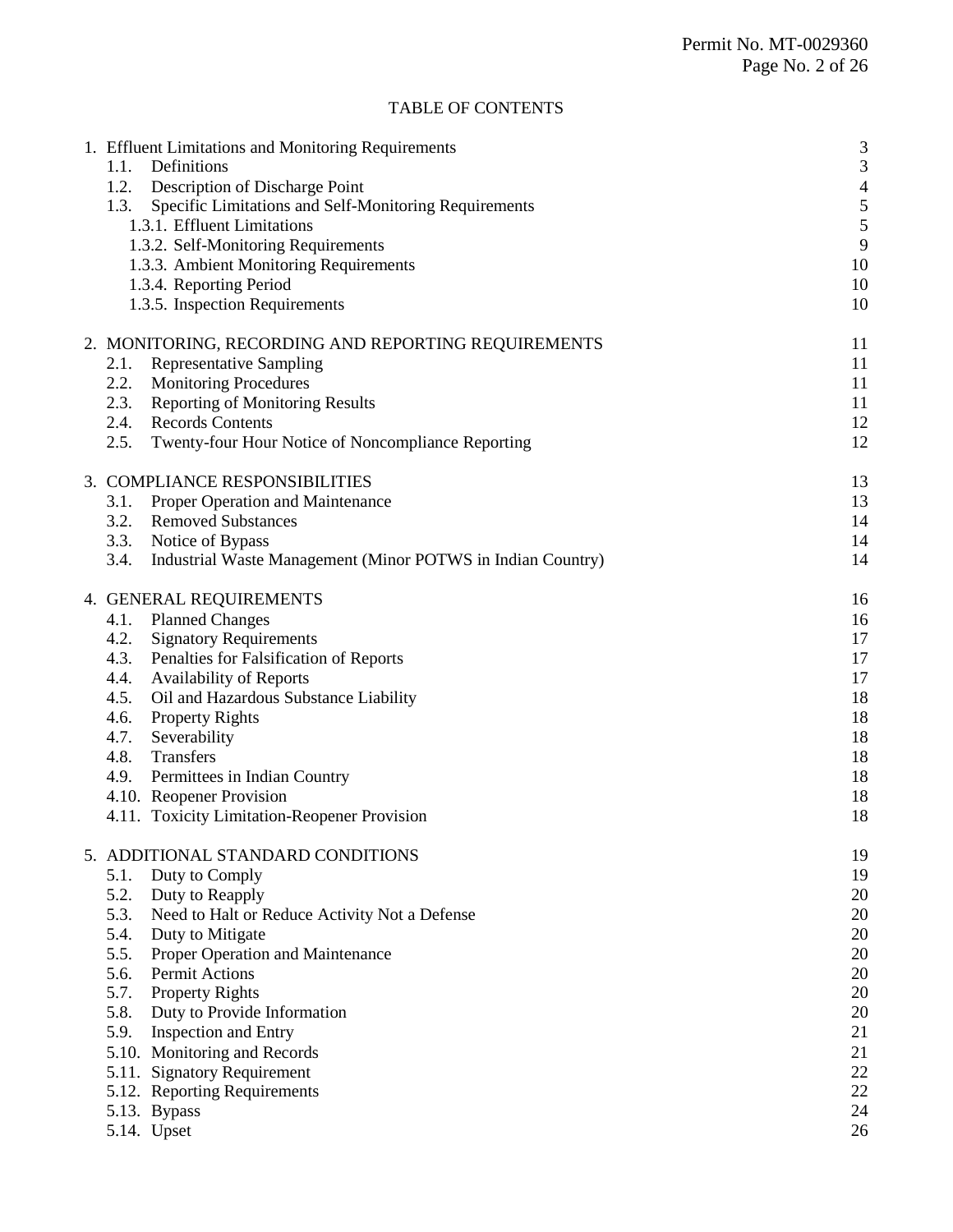## 1. EFFLUENT LIMITATIONS AND MONITORING REQUIREMENTS

## 1.1. Definitions.

The *average monthly (or 30-day)* limitation, other than for microbiological organisms (e.g., bacteria, viruses, etc.), is the arithmetic mean of all samples collected during a calendar month (or consecutive 30-day period if applicable). Geometric means shall be calculated for microbiological organisms unless specified otherwise in the Permit. The calendar month shall be used for purposes of reporting selfmonitoring data on discharge monitoring reports.

The *average weekly (or 7-day)* limitation, other than for microbiological organisms (e.g., bacteria, viruses, etc.), is the arithmetic mean of all samples collected during a calendar week (or consecutive 7 day period if applicable). Geometric means shall be calculated for microbiological organisms unless specified otherwise in the Permit. The calendar week, which begins on Sunday and ends on Saturday, shall be used for purposes of reporting self-monitoring data on discharge monitoring reports. If a calendar week overlaps two months (i.e., the Sunday is in one month and the Saturday in the following month), the weekly average calculated for that calendar week shall be included in the data for the month that contains the Saturday.

*Approval Authority* means the Director in a NPDES state with an approved state pretreatment program and the appropriate Regional Administrator in a non-NPDES state or NPDES state without an approved state pretreatment program.

*CWA* means the Clean Water Act (formerly referred to as either the Federal Water Pollution Control Act or the Federal Water Pollution Control Act Amendments of 1972), Pub. L. 92-500, as amended by Pub. L. 95-217, Pub. L. 95-576, Pub. L. 96-483, Pub. L. 97-117, and Pub. L. 100-4. In this Permit, the CWA may be referred to as "the Act."

*Daily Maximum* (*Daily Max.*) is the maximum measured value for a pollutant discharged during a calendar day or any 24-hour period that reasonably represents a calendar day for purposes of sampling. For pollutants with daily maximum limitations expressed in units of mass (e.g., kilograms, pounds), the daily maximum is calculated as the total mass of pollutant discharged over the calendar day or representative 24-hour period. For pollutants with limitations expressed in other units of measurement (e.g., milligrams/liter, parts per billion), the daily maximum is calculated as the average of all measurements of the pollutant over the calendar day or representative 24-hour period. If only one measurement or sample is taken during a calendar day or representative 24-hour period, the single measured value for a pollutant will be considered the daily maximum measurement for that calendar day or representative 24-hour period.

*Daily Minimum* (*Daily Min*.) is the minimum value allowable in any single sample or instantaneous measurement collected during the course of a day.

*Director* means the Regional Administrator of the EPA Region 8 or an authorized representative.

*E. coli* means *Escherichia coli*.

*EPA* means the United States Environmental Protection Agency.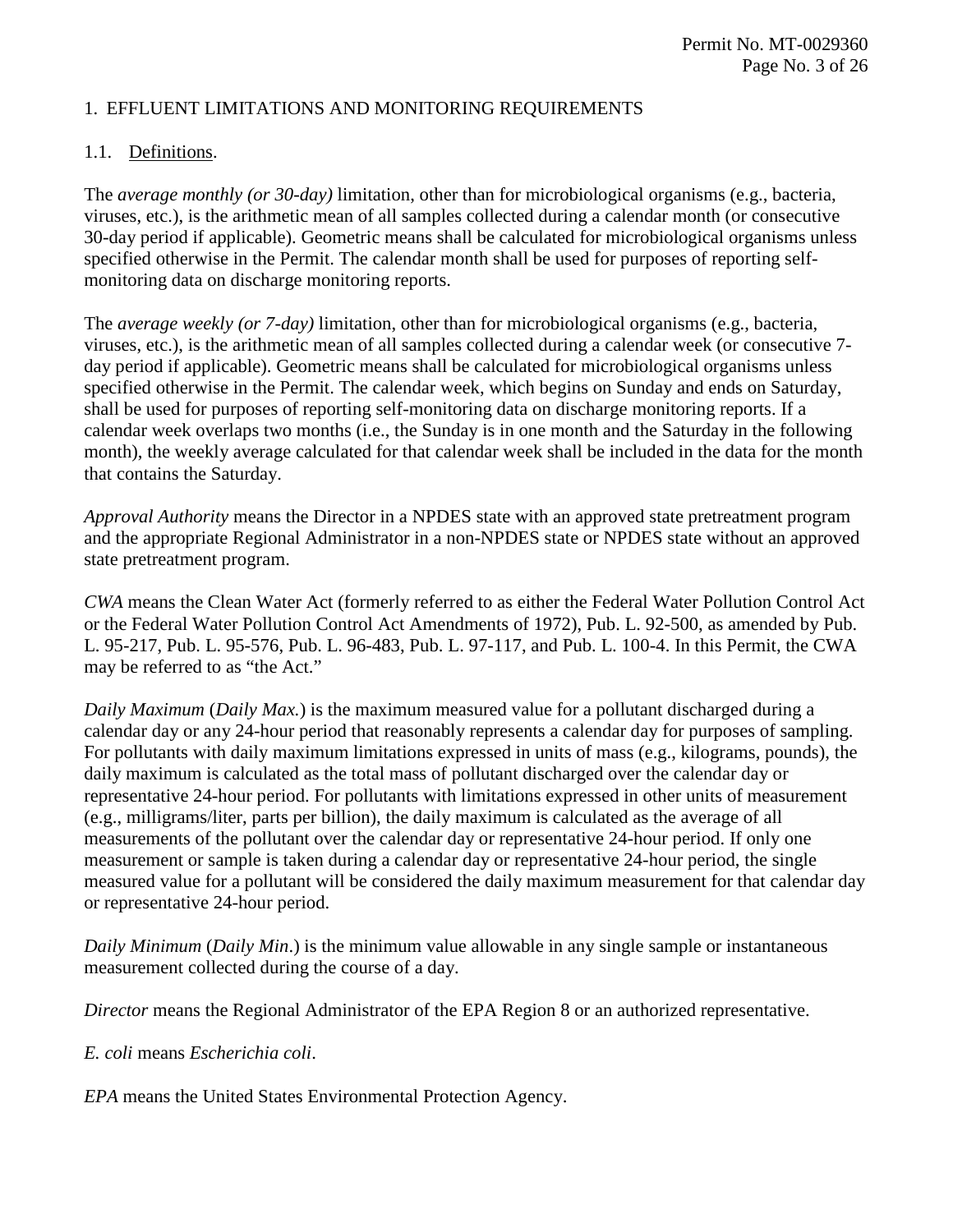*Geometric mean* is defined by the Northern Cheyenne Water Quality Standards as the value obtained by taking the  $n<sup>th</sup>$  root of the product of the measured values where zero values for measured values are taken to be the detection limit.

*Grab sample*, for monitoring requirements, is defined as a single "dip and take" sample collected at a representative point in the discharge stream.

*Instantaneous measurement*, for monitoring requirements, is defined as a single reading, observation, or measurement.

*Severe property damage* means substantial physical damage to property, damage to the treatment facilities which causes them to become inoperable, or substantial and permanent loss of natural resources which can reasonably be expected to occur in the absence of a bypass. Severe property damage does not mean economic loss caused by delays in production.

*Sewage Sludge* is any solid, semi-solid or liquid residue generated during the treatment of domestic sewage in a treatment works. Sewage sludge includes, but is not limited to, domestic septage; scum or solids removed in primary, secondary or advanced wastewater treatment processes; and a material derived from sludge. Sewage sludge does not include ash generated during the firing of sewage sludge in a sewage sludge incinerator or grit and screenings generated during preliminary treatment of domestic sewage in a treatment works.

*Stormwater* means storm water runoff, snow melt runoff, and surface runoff and drainage.

*Upset* means an exceptional incident in which there is unintentional and temporary noncompliance with technology-based permit effluent limitations because of factors beyond the reasonable control of the Permittee. An upset does not include noncompliance to the extent caused by operational error, improperly designed treatment facilities, inadequate treatment facilities, lack of preventive maintenance, or careless or improper operation.

*Whole Effluent Toxicity (WET)* is the total toxic effect of an effluent measured directly with a toxicity test. Acute toxicity occurs when 50 percent or more mortality is observed for either species at any effluent concentration. Mortality in the control must simultaneously be 10 percent or less for the effluent results to be considered valid.

1.2. Description of Discharge Points: The authorization to discharge provided under this Permit is limited to the outfall specifically designated below as the discharge location. Discharges at any location not authorized under an NPDES Permit is a violation of the Clean Water Act and could subject the person(s) responsible for such discharge to penalties under Section 309 of the Act.

| Outfall       |                                                                                                                                                                                   |
|---------------|-----------------------------------------------------------------------------------------------------------------------------------------------------------------------------------|
| Serial Number | Description of Discharge Point                                                                                                                                                    |
| 001           | Near the west corner of cell three; discharge point is located at latitude<br>45.628889° N, longitude 106.673333° W.                                                              |
| 001R          | The Montana Highway 39 bridge over Lame Deer Creek about three and one-<br>half miles north of Lame Deer, approximate latitude 45.667570° N, longitude<br>$106.699640^{\circ}$ W. |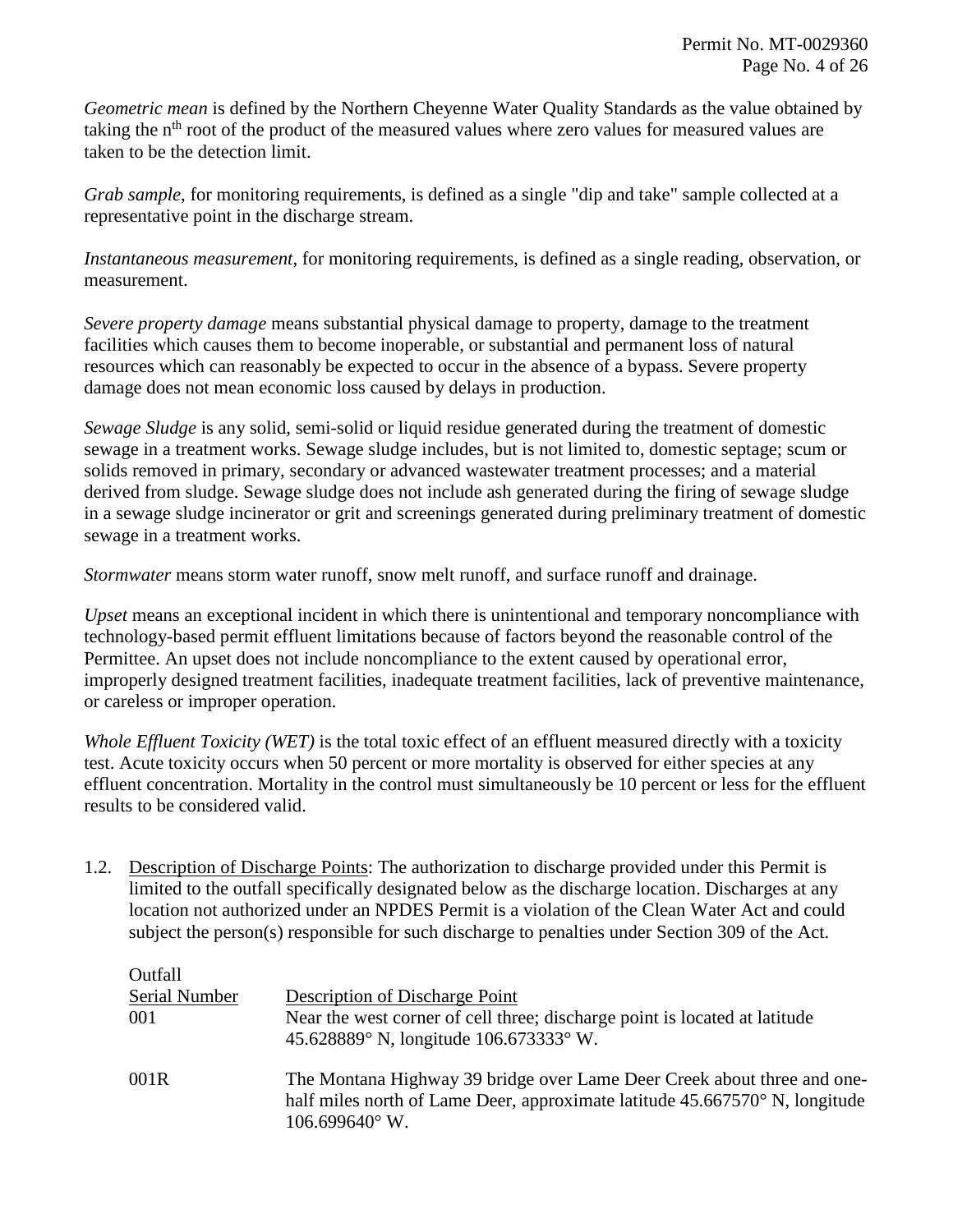## 1.3. Specific Limitations and Self-Monitoring Requirements

# 1.3.1. **Effluent Limitations**

Interim Effluent Limitations - Outfall 001: Effective immediately and lasting through December 31, 2020, the quality of effluent discharged by the facility shall, at a minimum, meet the limitations as set forth below:

|                                                                                                     | <b>Effluent Limitation</b> |           |                 |  |  |
|-----------------------------------------------------------------------------------------------------|----------------------------|-----------|-----------------|--|--|
|                                                                                                     | Average                    | Average   | Daily           |  |  |
| <b>Effluent Characteristic</b>                                                                      | Monthly a/                 | Weekly a/ | Maximum a/      |  |  |
| $BOD_5$ , mg/L                                                                                      | 30                         | 45        | N/A             |  |  |
| Total Suspended Solids, mg/L                                                                        | 30                         | 45        | N/A             |  |  |
| Fecal coliform, cfu/100 mL                                                                          | $200$ c/                   | N/A       | $400 \text{ c}$ |  |  |
| $E.$ coli, cfu/100 mL                                                                               | 126 d/                     | N/A       | 406 d/          |  |  |
| Total Residual Chlorine, mg/L e/                                                                    | 0.011                      | N/A       | 0.019           |  |  |
| The pH of the effluent shall not be less than 6.5 standard units or greater than 9.0 standard units |                            |           |                 |  |  |
| (s.u.) in any single sample or analysis.                                                            |                            |           |                 |  |  |
| The Dissolved Oxygen limitation 7 Day mean cannot be less than 6.5 mg/L and the 1 Day               |                            |           |                 |  |  |
| Minimum cannot be less than $5.0 \text{ mg/L}$ .                                                    |                            |           |                 |  |  |
| There shall be no visible sheen in the receiving water or adjoining shoreline. If visible sheen is  |                            |           |                 |  |  |
| detected, a grab sample shall be taken immediately and analyzed in accordance with 40 CFR Part      |                            |           |                 |  |  |
| 136. The concentration of oil and grease shall not exceed 10 mg/L in any sample taken.              |                            |           |                 |  |  |
| The temperature of the effluent shall not exceed 20°C in any single sample or analysis.             |                            |           |                 |  |  |
| There shall be no discharge of floating debris, scum, or other floating materials.                  |                            |           |                 |  |  |

Final Effluent Limitations - Outfall 001: Effective **42 months after the effective date of this permit** and lasting through the end of the permit, the quality of effluent discharged by the facility shall, at a minimum, meet the limitations as set forth below:

|                                                                                                                                                 | <b>Effluent Limitation</b> |           |                 |  |  |
|-------------------------------------------------------------------------------------------------------------------------------------------------|----------------------------|-----------|-----------------|--|--|
|                                                                                                                                                 | Average                    | Average   | Daily           |  |  |
| <b>Effluent Characteristic</b>                                                                                                                  | Monthly a/                 | Weekly a/ | Maximum a/      |  |  |
| $BOD_5$ , mg/L                                                                                                                                  | 30                         | 45        | N/A             |  |  |
| Total Suspended Solids, mg/L                                                                                                                    | 30                         | 45        | N/A             |  |  |
| Fecal coliform, cfu/100 mL                                                                                                                      | $200 \text{ c}$            | N/A       | $400 \text{ c}$ |  |  |
| $E.$ coli, cfu/100 mL                                                                                                                           | 126 d/                     | N/A       | 406 d/          |  |  |
| Total Residual Chlorine, mg/L e/                                                                                                                | 0.011                      | N/A       | 0.019           |  |  |
| Ammonia as N, mg/L                                                                                                                              | See Section 1.3.1.1        | N/A       |                 |  |  |
| The pH of the effluent shall not be less than 6.5 standard units or greater than 9.0 standard units<br>(s.u.) in any single sample or analysis. |                            |           |                 |  |  |
| The Dissolved Oxygen limitation 7 Day mean cannot be less than 6.5 mg/L and the 1 Day<br>Minimum cannot be less than $5.0 \text{ mg/L}$ .       |                            |           |                 |  |  |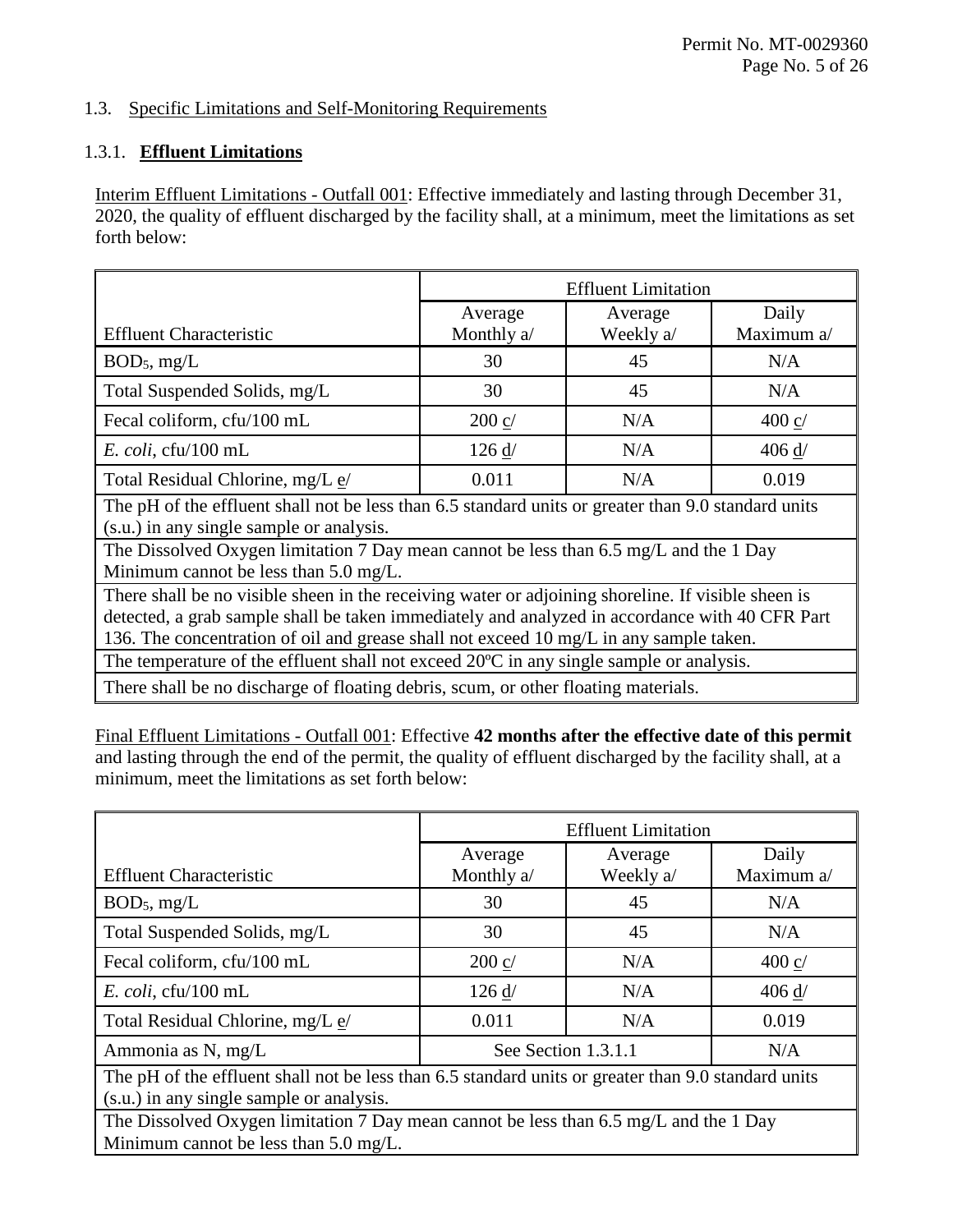There shall be no visible sheen in the receiving water or adjoining shoreline. If visible sheen is detected, a grab sample shall be taken immediately and analyzed in accordance with 40 CFR Part 136. The concentration of oil and grease shall not exceed 10 mg/L in any sample taken. The temperature of the effluent shall not exceed  $20^{\circ}$ C in any single sample or analysis.

There shall be no discharge of floating debris, scum, or other floating materials.

- a/ See Definitions, Part 1.1, for definition of terms.
- b/ This limit for Dissolved Oxygen applies as an instantaneous minimum.
- c/ Fecal coliform: From March 1 through October 31 each year, the geometric mean number of organisms in the fecal coliform group must not exceed 200 cfu/100 mL. In addition, no more than 10 percent of the total samples during any month are to exceed 400 cfu/100 mL.
- d/ *E. coli*: Based on a statistically sufficient number of samples (not less than 5 samples equally spaced over a month), the geometric mean of the *E. coli* densities shall not exceed 126 per 100 mL. In addition, no single sample shall exceed 406 per 100 mL.
- e/ The limits for Total Residual Chlorine are only applicable if chlorine is used in the disinfection process, once installed. The limits are below the minimum level of 0.05 mg/L for the required analytical method. Measured values greater than or equal to 0.05 mg/L are considered violations of the effluent limitations and measured values less than 0.05 mg/L are considered to be in compliance with the effluent limitations.

## **Ammonia Compliance Schedule Requirements**

The permittee shall achieve compliance with the effluent limitations for ammonia in Part 1.3.1 of this permit in accordance with the following schedule.

The permittee shall submit the following to the permit issuing authority:

- a. An outline of the measures to be taken to achieve compliance with the effluent limitations for ammonia in Part 1.3.1 of this permit; and
- b. A schedule for implementing the measures described in Part a above. The schedule includes, but not limited to planning, design, bidding, construction, etc. of the necessary site improvements.

The above items shall be submitted no later than **12 months after the effective date of this permit**.

The permittee shall submit to the EPA a progress report reflecting the project status outlined in Part b above by no later than **18 months after the effective date of this permit**.

The permittee shall begin implementing the measures outlined in Part a above by no later than **24 months after the effective date of this permit**.

The permittee shall submit to the permit issuing authority a progress report reflecting the project status outlined in Part b above by no later than **30 months after the effective date of this permit**.

The permittee shall submit to the permit issuing authority a progress report reflecting the project status outlined in Part b above by no later than **36 months after the effective date of this permit**.

The permittee shall achieve compliance with the effluent limitations for ammonia in Part 1.3.1 of this permit by no later than **42 months after the effective date of this permit**.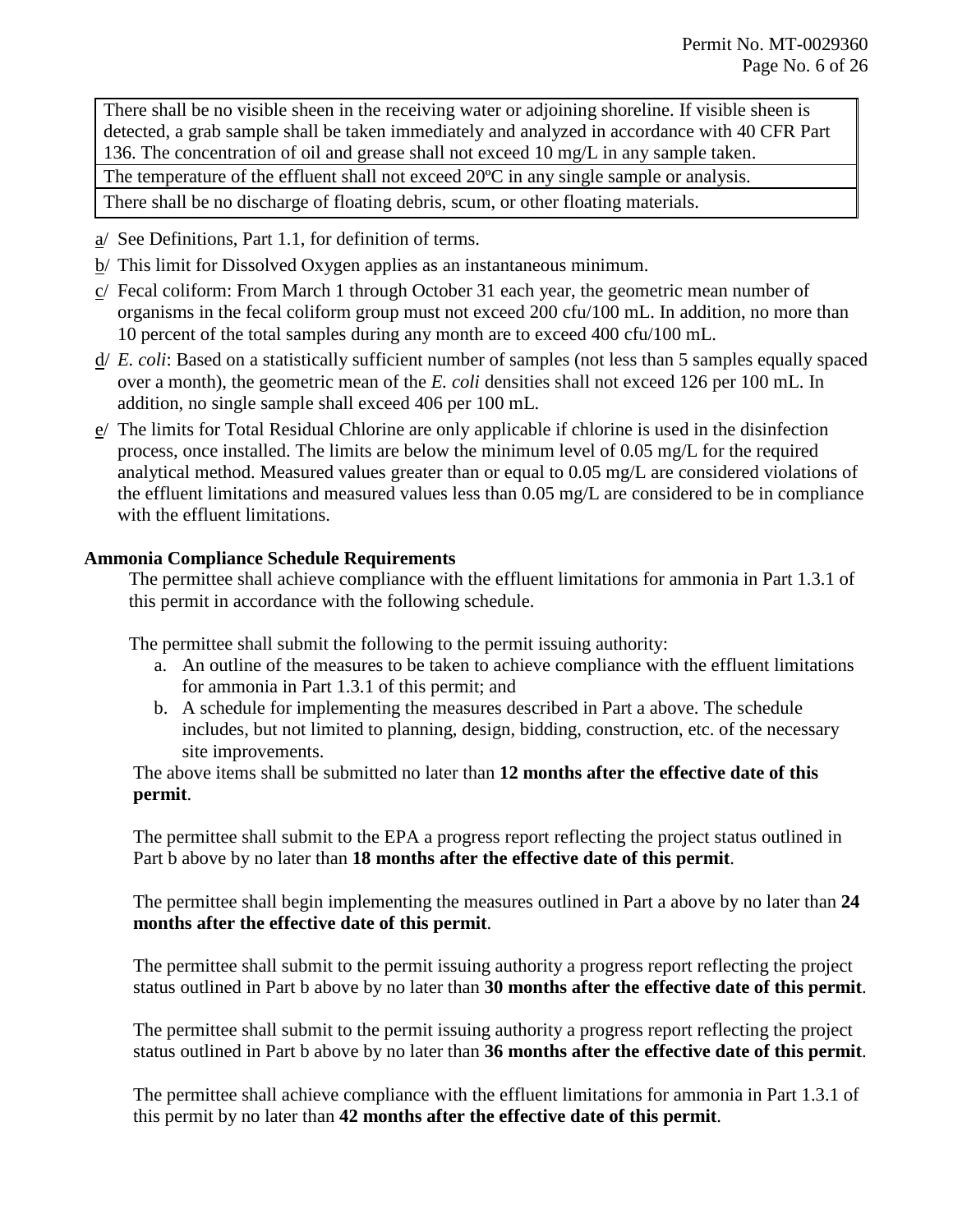Reports of compliance or noncompliance with, or any progress reports, on interim and final requirements contained in this Compliance Schedule shall be submitted no later than 14 days following each schedule date described above. If noncompliance is being reported, the reason for noncompliance shall be reported and the expected date when compliance will be achieved shall be given. The letter shall include the certification statement given in Part 4.7.4 of this permit and the letter shall be signed by a principal executive officer.

#### 1.3.1.1 Ammonia Criteria Tables

Freshwater Aquatic Life Standards for *total ammonia* (mg/L NH<sub>3</sub>-N plus NH<sub>4</sub>-N) are expressed as a function of pH and temperature. Because these formulas are non-linear in pH and temperature, the standard is the average of separate evaluations of the formulas reflective of the fluctuations of flow, pH, and temperature within the averaging period; it is not appropriate to apply the formula to average pH, temperature and flow.

| pH      | Salmonids |
|---------|-----------|
|         | Present   |
| 6.5     | 32.6      |
| 6.6     | 31.3      |
| 6.7     | 29.8      |
| 6.8     | 28.1      |
| 6.9     | 26.2      |
| 7.0     | 24.1      |
| 7.1     | 22.0      |
| 7.2     | 19.7      |
| 7.3     | 17.5      |
| $7.4\,$ | 15.4      |
| $7.5\,$ | 13.3      |
| 7.6     | 11.4      |
| 7.7     | 9.65      |
| $7.8\,$ | 8.11      |
| 7.9     | 6.77      |
| 8.0     | 5.62      |
| 8.1     | 4.64      |
| 8.2     | 3.83      |
| 8.3     | 3.15      |
| 8.4     | 2.59      |
| 8.5     | 2.14      |
| 8.6     | 1.77      |
| 8.7     | 1.47      |
| 8.8     | 1.23      |
| 8.9     | 1.04      |
| 9.0     | 0.885     |

#### **Table 1. pH-Dependent Values of the 1-Hour Average Ammonia Limit**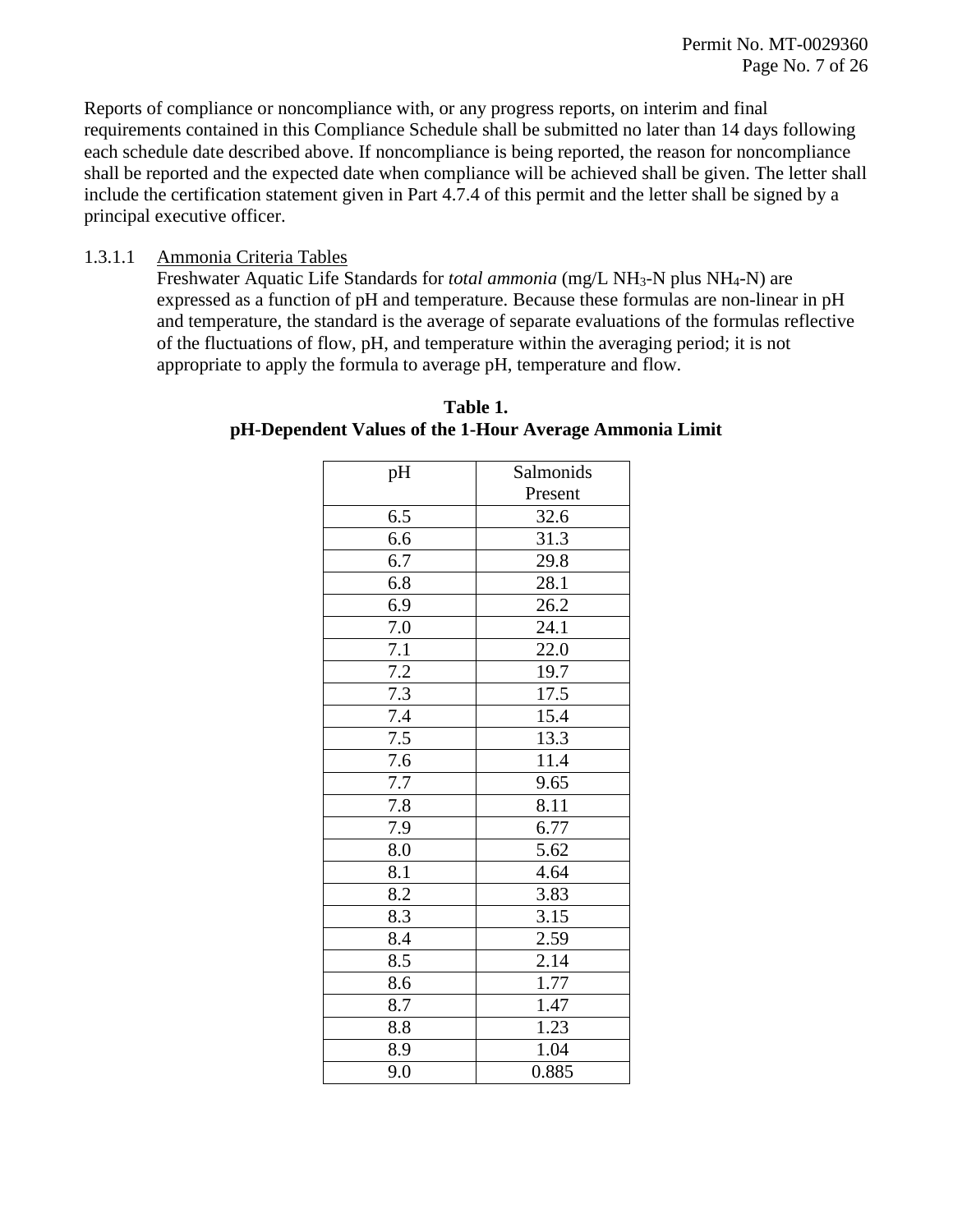| 30-Day Average Limit, mg N/L |                  |       |       |       |       |       |       |       |       |       |
|------------------------------|------------------|-------|-------|-------|-------|-------|-------|-------|-------|-------|
|                              | Temperature, C   |       |       |       |       |       |       |       |       |       |
| pH                           | $\boldsymbol{0}$ | 14    | 16    | 18    | 20    | 22    | 24    | 26    | 28    | 30    |
| 6.5                          | 6.67             | 6.67  | 6.06  | 5.33  | 4.68  | 4.12  | 3.62  | 3.18  | 2.80  | 2.46  |
| 6.6                          | 6.57             | 6.57  | 5.97  | 5.25  | 4.61  | 4.05  | 3.56  | 3.13  | 2.75  | 2.42  |
| 6.7                          | 6.44             | 6.44  | 5.86  | 5.15  | 4.52  | 3.98  | 3.50  | 3.07  | 2.70  | 2.37  |
| 6.8                          | 6.29             | 6.29  | 5.72  | 5.03  | 4.42  | 3.89  | 3.42  | 3.00  | 2.64  | 2.32  |
| 6.9                          | 6.12             | 6.12  | 5.56  | 4.89  | 4.30  | 3.78  | 3.32  | 2.92  | 2.57  | 2.25  |
| 7.0                          | 5.91             | 5.91  | 5.37  | 4.72  | 4.15  | 3.65  | 3.21  | 2.82  | 2.48  | 2.18  |
| 7.1                          | 5.67             | 5.67  | 5.15  | 4.53  | 3.98  | 3.50  | 3.08  | 2.70  | 2.38  | 2.09  |
| 7.2                          | 5.39             | 5.39  | 4.90  | 4.31  | 3.78  | 3.33  | 2.92  | 2.57  | 2.26  | 1.99  |
| 7.3                          | 5.08             | 5.08  | 4.61  | 4.06  | 3.57  | 3.13  | 2.76  | 2.42  | 2.13  | 1.87  |
| 7.4                          | 4.73             | 4.73  | 4.30  | 3.78  | 3.32  | 2.92  | 2.57  | 2.26  | 1.98  | 1.74  |
| 7.5                          | 4.36             | 4.36  | 3.97  | 3.49  | 3.06  | 2.69  | 2.37  | 2.08  | 1.83  | 1.61  |
| 7.6                          | 3.98             | 3.98  | 3.61  | 3.18  | 2.79  | 2.45  | 2.16  | 1.90  | 1.67  | 1.47  |
| 7.7                          | 3.58             | 3.58  | 3.25  | 2.86  | 2.51  | 2.21  | 1.94  | 1.71  | 1.50  | 1.32  |
| 7.8                          | 3.18             | 3.18  | 2.89  | 2.54  | 2.23  | 1.96  | 1.73  | 1.52  | 1.33  | 1.17  |
| 7.9                          | 2.80             | 2.80  | 2.54  | 2.24  | 1.96  | 1.73  | 1.52  | 1.33  | 1.17  | 1.03  |
| 8.0                          | 2.43             | 2.43  | 2.21  | 1.94  | 1.71  | 1.50  | 1.32  | 1.16  | 1.02  | 0.897 |
| 8.1                          | 2.10             | 2.10  | 1.91  | 1.68  | 1.47  | 1.29  | 1.14  | 1.00  | 0.879 | 0.773 |
| 8.2                          | 1.79             | 1.79  | 1.63  | 1.43  | 1.26  | 1.11  | 0.973 | 0.855 | 0.752 | 0.661 |
| 8.3                          | 1.52             | 1.52  | 1.39  | 1.22  | 1.07  | 0.941 | 0.827 | 0.727 | 0.639 | 0.562 |
| 8.4                          | 1.29             | 1.29  | 1.17  | 1.03  | 0.906 | 0.796 | 0.700 | 0.615 | 0.541 | 0.475 |
| 8.5                          | 1.09             | 1.09  | 0.990 | 0.870 | 0.765 | 0.672 | 0.591 | 0.520 | 0.457 | 0.401 |
| 8.6                          | 0.920            | 0.920 | 0.836 | 0.735 | 0.646 | 0.568 | 0.499 | 0.439 | 0.386 | 0.339 |
| 8.7                          | 0.778            | 0.778 | 0.707 | 0.622 | 0.547 | 0.480 | 0.422 | 0.371 | 0.326 | 0.287 |
| 8.8                          | 0.661            | 0.661 | 0.601 | 0.528 | 0.464 | 0.408 | 0.359 | 0.315 | 0.277 | 0.244 |
| 8.9                          | 0.565            | 0.565 | 0.513 | 0.451 | 0.397 | 0.349 | 0.306 | 0.269 | 0.237 | 0.208 |
| 9.0                          | 0.486            | 0.486 | 0.442 | 0.389 | 0.342 | 0.300 | 0.264 | 0.232 | 0.204 | 0.179 |

**Table 2. Temperature- and pH-Dependent Values of the 30-Day Average Ammonia Limit**

For temperature (T) and pH conditions not expressed in Tables 1 and 2 above, ammonia toxicity limits can be calculated using the following equations:

- 1. Acute Criteria (CMC)
	- a. The one-hour average concentration of total ammonia nitrogen (in mg N/L) cannot exceed the acute criterion as follows.

$$
CMC = \frac{0.275}{1 + 10^{7.204 \cdot pH}} + \frac{39.0}{1 + 10^{pH-7.204}}
$$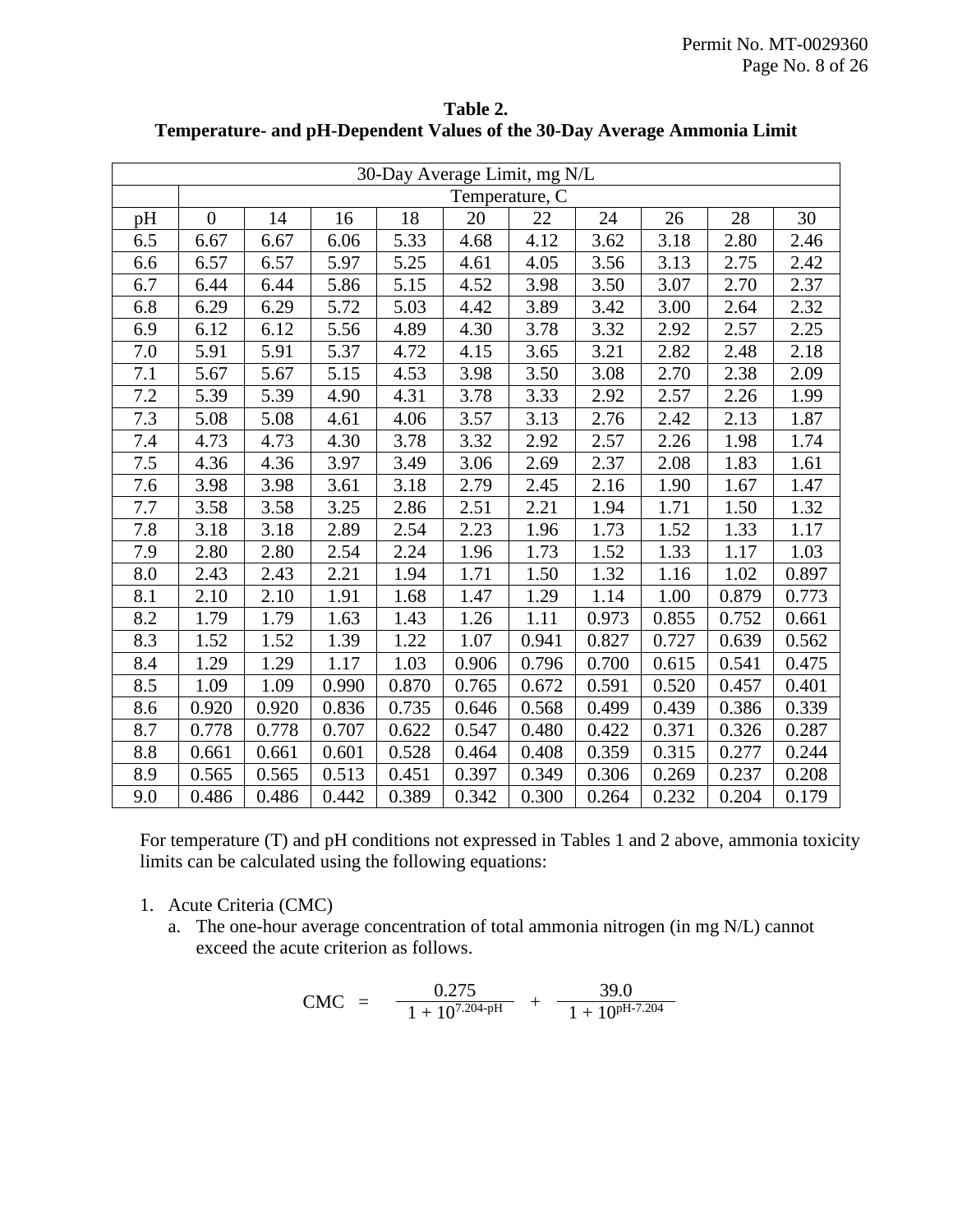- 2. Chronic Criteria (CCC)
	- a. The thirty-day average concentration of total ammonia nitrogen (in mg N/L) cannot exceed the chronic criterion calculated as follows.

$$
CCC = (\frac{0.0577}{1 + 10^{7.688 \cdot pH}} + \frac{2.487}{1 + 10^{pH \cdot 7.688}}) \text{ X MIN } (2.85, 1.45 \text{ x } 10^{0.028 \text{ x } (25 \cdot T)})
$$

Note: In addition, the highest four-day average within the 30-day period should not exceed 2.5 times the CCC.

#### 1.3.2. Self-Monitoring Requirements

Outfall 001: At a minimum, upon the effective date of this Permit, the following constituents shall be monitored at the frequency and with the type of measurement indicated; samples or measurements shall be representative of the volume and nature of the monitored discharge. All effluent monitoring samples shall be taken at the discharge point near the west corner of cell three, at the earliest possible point in the discharge line after the Parshall flume located prior to the discharge into Lame Deer Creek. If no discharge occurs during the entire monitoring period, it shall be stated on the Discharge Monitoring Report (DMR) that no discharge or overflow occurred.

| Effluent Characteristic a/          | Frequency                            | Sample Type b/            |  |
|-------------------------------------|--------------------------------------|---------------------------|--|
| Flow, MGD c/                        | Daily                                | Instantaneous             |  |
| $BOD_5$ , mg/L                      | Monthly                              | Grab                      |  |
| Total Suspended Solids, mg/L        | Monthly                              | Grab                      |  |
| pH, standard units                  | Weekly <u>d/</u>                     | Instantaneous             |  |
| Dissolved Oxygen, mg/L              | Monthly                              | Grab                      |  |
| Fecal Coliform, no./100 ml. e/      | 5 per month $f/$                     | Grab                      |  |
| <i>E. coli, no./100 ml.</i>         | 5 per month $f$ /                    | Grab                      |  |
| Oil and Grease (visible sheen) $g/$ | Weekly                               | <b>Visual Observation</b> |  |
| Oil and Grease, mg/L $g/$           | Upon observation<br>of visible sheen | Grab                      |  |
| Temperature, °C                     | Weekly d/                            | Instantaneous             |  |
| Total Residual Chlorine, mg/L h/    | Weekly                               | Grab                      |  |
| Ammonia, as N, mg/L                 | Monthly $\frac{d}{ }$                | Grab                      |  |
| Total Phosphorous, μg/L             | Quarterly                            | Grab                      |  |
| Total Nitrogen, µg/L                | Quarterly                            | Grab                      |  |
| Total Dissolved Solids, mg/L        | Quarterly                            | Grab                      |  |

a/ All monitored data shall be recorded in a daily log (paper or electronic). If no discharge occurs on any one day, zero (0) shall be recorded in the daily log for that day for flow and for all other parameters required to be monitored. If the required data are not entered in the daily log on a day that a discharge occurs, it will be assumed that the required monitoring was not performed. If no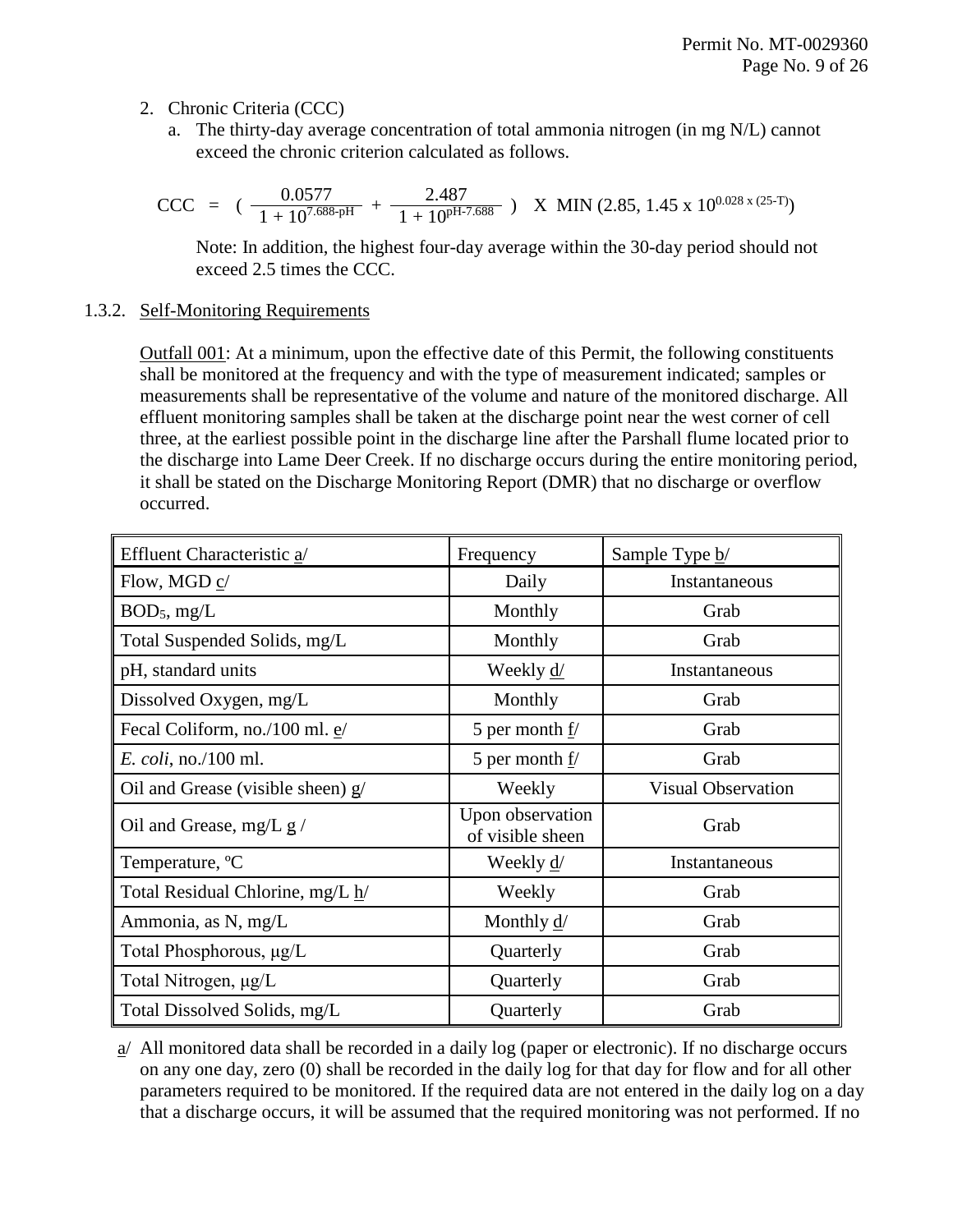discharge occurs during the reporting period, the appropriate "No Discharge" code shall be reported on the DMR.

- b/ See Definitions, Section 1.1, for definition of terms.
- $c/$  Flow monitoring shall be daily. Flow measurements of effluent volume shall be made in such a manner that the Permittee can affirmatively demonstrate that representative values are being obtained. The average flow rate (in million gallons per day) during the reporting period and the maximum flow rate observed (in mgd) shall be reported.
- d/ Monitoring for pH and temperature must be conducted at the same time the sample to be analyzed for ammonia is taken.
- $e$ / Monitoring for fecal coliform is required from March 1 to October 31 only.
- f/ Samples shall be equally spaced over a calendar month.
- g/ If a visible sheen is detected, a grab sample shall be taken immediately and analyzed in accordance with the requirements of 40 CFR Part 136. The concentration of oil and grease shall not exceed 10 mg/L in any sample.
- h/ Monitoring for Total Residual Chlorine is required only if chlorine is used as part of the disinfection process.

## 1.3.3. Ambient Monitoring Requirements – Outfall 001R

| Effluent Characteristic a/  | Frequency | Sample Type b/ |
|-----------------------------|-----------|----------------|
| pH, standard units          | Monthly   | Instantaneous  |
| Temperature, <sup>o</sup> C | Monthly   | Instantaneous  |
| Time sample collected       | Monthly   | Instantaneous  |
| Date sample collected       | Monthly   | Instantaneous  |

a/ All monitored data shall be recorded in a daily log (paper or electronic). If no discharge occurs on any one day, zero (0) shall be recorded in the daily log for that day for flow and for all other parameters required to be monitored. If the required data are not entered in the daily log on a day that a discharge occurs, it will be assumed that the required monitoring was not performed. If no discharge occurs during the reporting period, the appropriate "No Discharge" code shall be reported on the DMR.

b/ See Permit Definitions, section 1.1, for definition of terms.

# 1.3.4. Reporting Period

For the duration of this Permit, the discharger shall submit Discharge Monitoring Reports (DMRs) monthly as described in section 2.3.

## 1.3.5. Inspection Requirements

- 1.3.5.1. On at least a weekly basis, unless otherwise approved by the Permit issuing authority, the Permittee shall inspect its wastewater treatment facility, at a minimum, for the following:
- 1.3.5.1.1. Check to see if there is any leakage through the dikes;
- 1.3.4.1.2. Check to see if there are any animal burrows in the dike;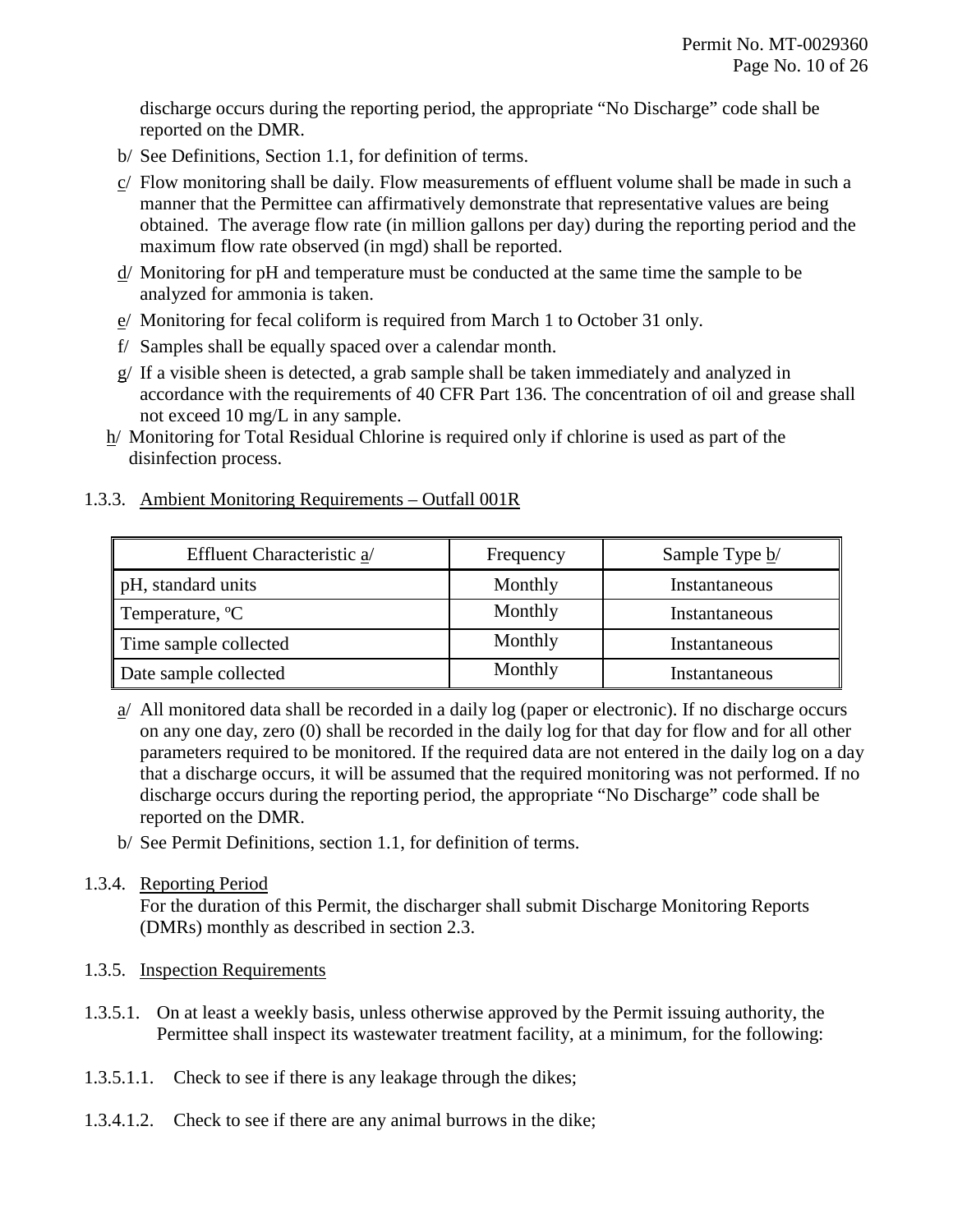- 1.3.5.1.3. Check to see if there has been any excessive erosion of the dikes;
- 1.3.5.1.4. Check to see if there are any rooted plants, including weeds growing in the water;
- 1.3.5.1.5. Check to see if vegetation growth on the dikes needs mowing; and,
- 1.3.5.1.6. Determine if proper operation and maintenance procedures are being undertaken at the wastewater treatment facility.
- 1.3.5.2. The Permittee shall maintain a daily log in either paper or electronic format recording information obtained during the inspection. At a minimum, the log shall include the following:
- 1.3.5.2.1. Date and time of the inspection;
- 1.3.4.2.2. Name of the inspector(s);
- 1.3.5.2.3. The facility's discharge status;
- 1.3.5.2.4. The flow rate of the discharge if occurring;
- 1.3.5.2.5. Identification of operational problems and/or maintenance problems;
- 1.3.5.2.6. Recommendations, as appropriate, to remedy identified problems;
- 1.3.4.2.7. A brief description of any actions taken with regard to problems identified; and,
- 1.3.5.2.8. Other information, as appropriate.

The Permittee shall maintain the daily log in accordance with proper record-keeping procedures and shall make the log available for inspection, upon request, by authorized representatives of the U.S. Environmental Protection Agency or the Northern Cheyenne Tribe.

1.3.5.3. Problems identified during the inspection shall be addressed through proper operation and maintenance. (See Part 3.1 of this Permit.)

#### 2. MONITORING, RECORDING AND REPORTING REQUIREMENTS

- 2.1. Representative Sampling: Samples taken in compliance with the monitoring requirements established under Part 1 shall be collected from the effluent stream prior to discharge into the receiving waters. Samples and measurements shall be representative of the volume and nature of the monitored discharge. Sludge samples shall be collected at a location representative of the quality of sludge immediately prior to use-disposal practice.
- 2.2. Monitoring Procedures: Monitoring must be conducted according to paragraph 5.10.4, unless other test procedures have been specified in this Permit. Sludge monitoring procedures shall be those specified in 40 CFR 503, or as specified in the Permit.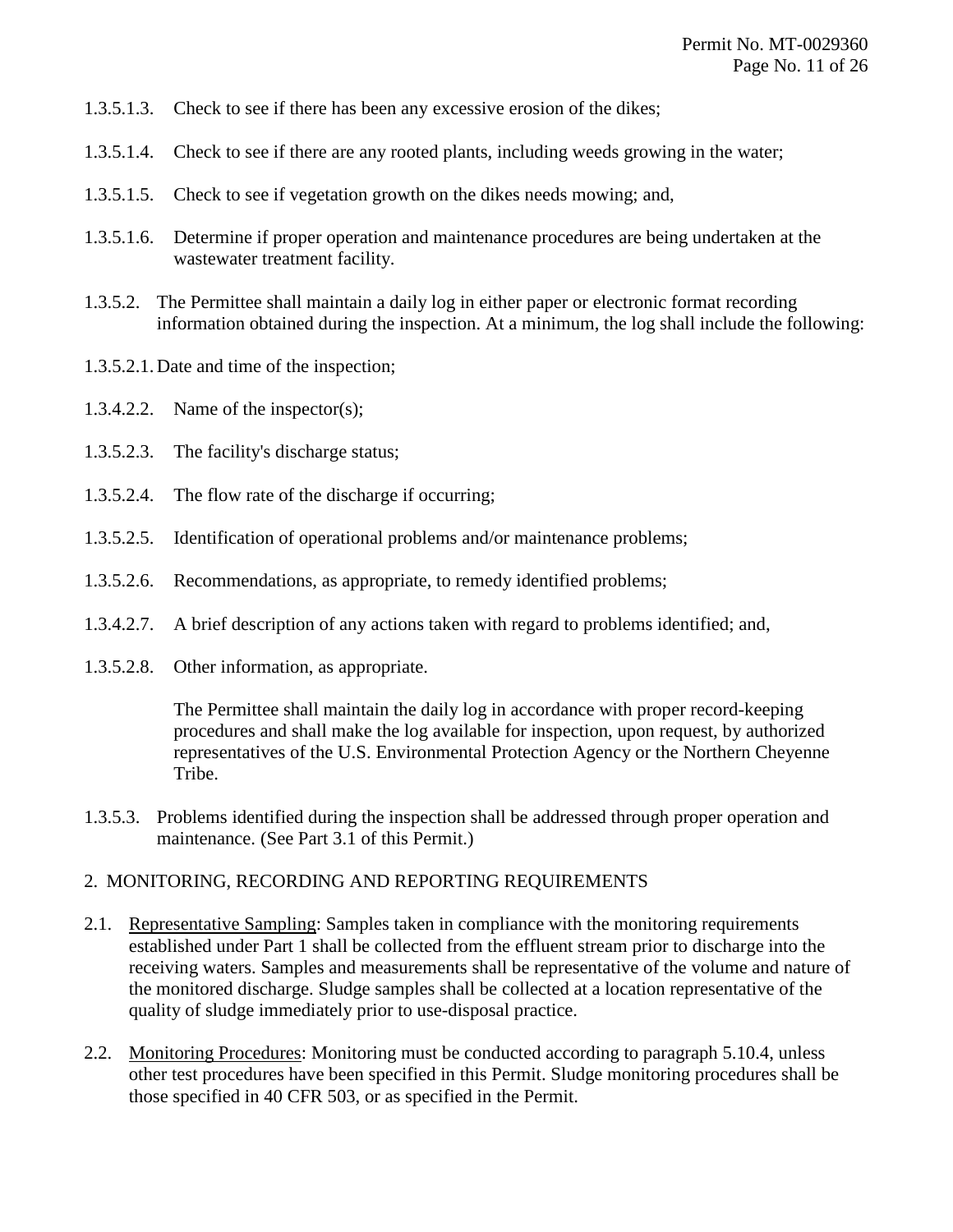2.3. Reporting of Monitoring Results: Upon the effective date of this Permit, the Permittee must electronically report DMRs using NetDMR. Electronic submissions by permittees must be sent to the EPA Region 8 no later than the 28th of the month following the completed reporting period. The Permittee must sign and certify all electronic submissions in accordance with the requirements of Part 4.2 of this Permit ("Signatory Requirements"). NetDMR is accessed from the internet at [https://netdmr.zendesk.com/home.](https://netdmr.zendesk.com/home)

In addition, the Permittee must submit a copy of the DMR to the Northern Cheyenne tribe. Currently, the Permittee may submit a copy to the Tribe by one of three ways: 1. a paper copy may be mailed. 2. The email address may be added to the electronic submittal through NetDMR, or, 3. The Permittee may provide viewing rights through NetDMR.

Legible copies of all other reports required herein, shall be signed and certified in accordance with the Signatory Requirements (see Part 4), and submitted to the EPA Region 8 Policy, Information Management & Environmental Justice Program and the Northern Cheyenne Tribe Department of Environmental Protection and Natural Resources (DEPNR) at the addresses given below:

Original to: U.S. EPA, Region 8 (8ENF-PJ) Attention: DMR Coordinator 1595 Wynkoop Street Denver, Colorado 80202-1129

- Copy to: Northern Cheyenne Tribe Department of Environmental Protection and Natural Resources P.O. Box 128 Lame Deer, Montana 59043
- 2.4. Records Contents: In addition to those requirements specified in paragraph 5.10.3, records of monitoring information shall include:
- 2.4.1. References and written procedures, when available, for the analytical techniques or methods used (5.10.3.5); and,
- 2.4.2. The results of such analyses, including the bench sheets, instrument readouts, computer disks or tapes, etc., used to determine these results (5.10.3.6).
- 2.5. Twenty-four Hour Notice of Noncompliance Reporting. Reporting required by section 5.12.6 shall be made to the following offices:
- 2.5.1. The Permittee shall report any noncompliance which **may endanger health or the environment** as soon as possible, but no later than twenty-four (24) hours from the time the Permittee first became aware of the circumstances. The report shall be made to the EPA, Region 8, Site Assessment/Emergency Response Program at (303) 293-1788 and the Northern Cheyenne Tribe DEPNR at (406) 477-6506.
- 2.5.2. Occurrences of noncompliance noted at section 5.12.6.2 of this Permit shall be reported by telephone to the EPA, Region 8, NPDES Enforcement Unit at (800) 227-8917 (8:00 a.m. - 4:30 p.m. Mountain Time), or NPDES Program, EPA Region 8 Office of Water Protection,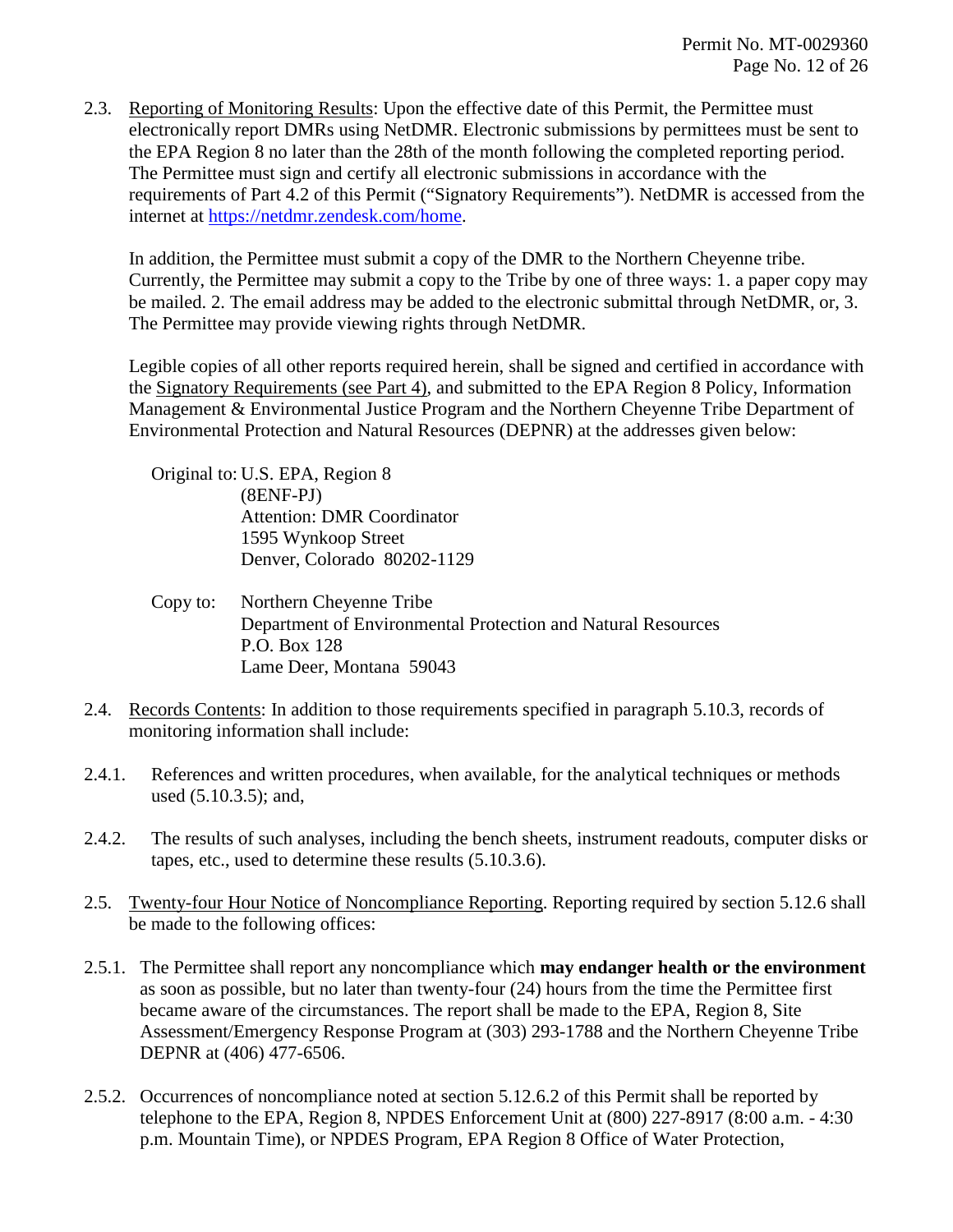Wastewater Unit at 866-457-2690) (8:00 a.m. - 4:30 p.m. Mountain Time) and the Tribe at (406) 477-6506 - (8:00 a.m. - 4:30 p.m. Mountain Time) by the first workday following the day the Permittee became aware of the circumstances.

- 2.5.3. A written submission of all reports shall also be provided to the U.S. EPA, Office of Enforcement, Compliance and Environmental Justice, and to the Tribe within five days of the time that the Permittee becomes aware of the circumstances. The written submission shall contain:
- 2.5.3.1. A description of the noncompliance and its cause;
- 2.5.3.2. The period of noncompliance, including exact dates and times;
- 2.5.3.3. The estimated time noncompliance is expected to continue if it has not been corrected; and,
- 2.5.3.4. Steps taken or planned to reduce, eliminate, and prevent reoccurrence of the noncompliance.
- 2.5.4. The Director may waive the written report on a case-by-case basis for an occurrence of noncompliance listed under Part 5.12.6.2, if the incident has been orally reported in accordance with the requirements of Part 2.5.2.
- 2.5.5. Reports shall be submitted to the addresses in Part 2.3, Reporting of Monitoring Results.

# 3. COMPLIANCE RESPONSIBILITIES

- 3.1. Proper Operation and Maintenance: In addition to the operation and maintenance requirements outlined at 5.5, the Permittee shall operate, at a minimum, one complete set of each main line unit treatment process whether or not this process is needed to achieve Permit effluent compliance.
- 3.1.1 The Permittee shall, as soon as reasonable and practicable, but no later than six (6) months after the effective date of this Permit, do the following as part of the operation and maintenance program for the wastewater treatment facility:
- 3.1.1.1. Have a current  $O & M$  Manual(s) that describes the proper operational procedures and maintenance requirements of the wastewater treatment facility;
- 3.1.1.2. Have the O & M Manual(s) readily available to the operator of the wastewater treatment facility and require that the operator become familiar with the manual(s) and any updates;
- 3.1.1.3. Have a schedule(s) for routine operation and maintenance activities at the wastewater treatment facility; and,
- 3.1.1.4. Require the operator to perform the routine operation and maintenance requirements in accordance with the schedule(s).
- 3.1.2. The Permittee shall maintain a daily log, in either paper (bound notebook) or electronic format, containing a summary record of all operation and maintenance activities at the wastewater treatment facility. At a minimum, the log shall include the following information: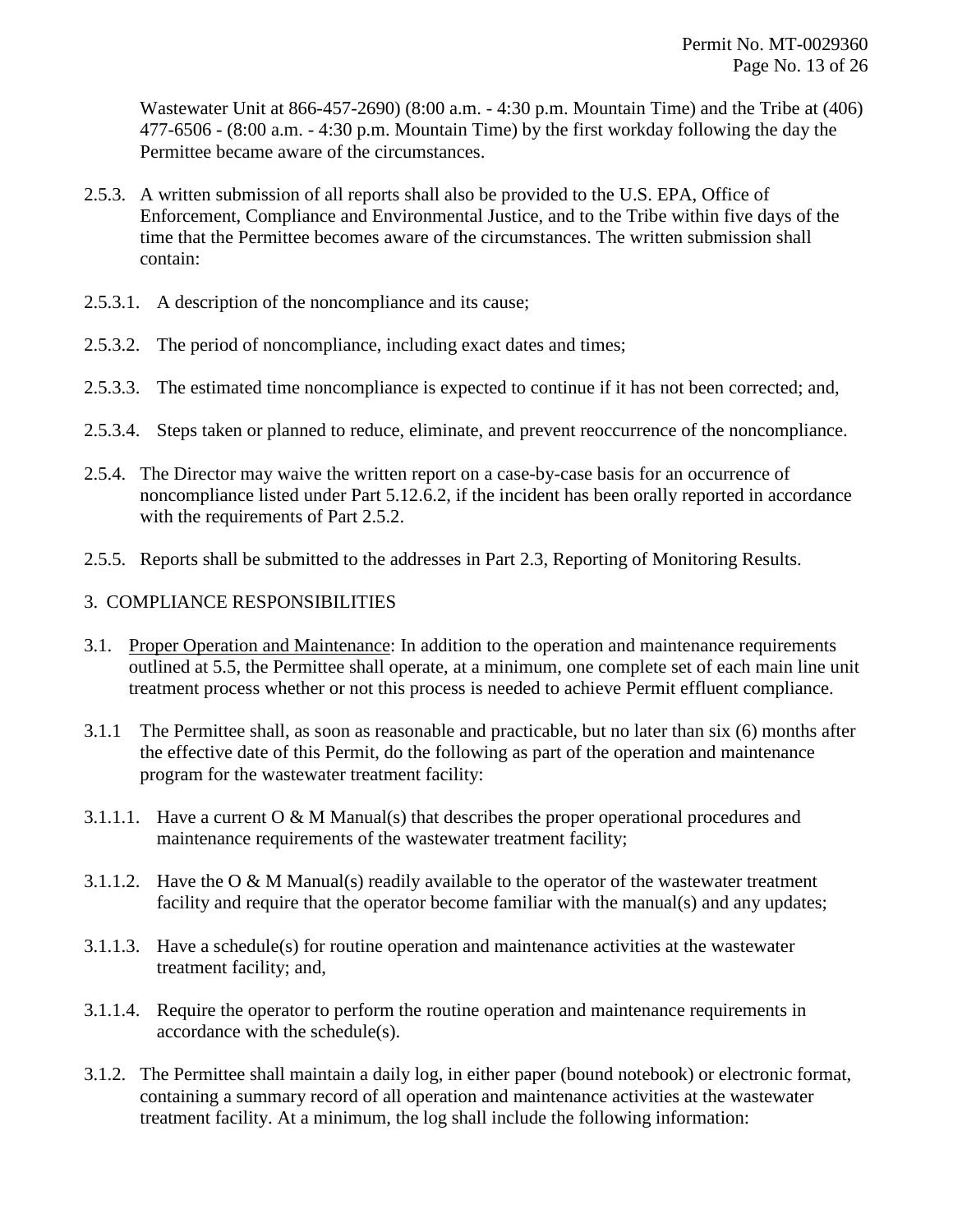- 3.1.2.1. Date and time;
- 3.1.2.2 Name and title of person(s) making the log entry;
- 3.1.2.3. Name of the persons(s) performing the activity;
- 3.1.2.4. A brief description of the activity; and,
- 3.1.2.5. Other information, as appropriate.

The Permittee shall maintain the log in accordance with proper record-keeping procedures and shall make the log available for inspection, upon request, by authorized representatives of the U.S. Environmental Protection Agency or the Tribe.

- 3.2. Removed Substances: Collected screenings, grit, solids, sludge (including sewage sludge), or other pollutants removed in the course of treatment shall be buried or disposed in a manner consistent with all applicable federal and tribal regulations (e.g., 40 CFR Part 257, 40 CFR Part 258, 40 CFR Part 503). Sludge/digester supernatant and filter backwash shall not be directly blended with or enter either the final plant discharge and/or waters of the United States.
- 3.3. Notice of Bypass (See 5.13.3):
- 3.3.1. Anticipated bypass: If the Permittee knows in advance of the need for a bypass, it shall submit prior notice, if possible at least 10 days before the date of the bypass to the USEPA, Technical Enforcement Program, and to the Tribe.
- 3.3.2. Unanticipated bypass: The Permittee shall submit notice of an unanticipated bypass as required under Part 2.8, Twenty-four Hour Noncompliance Reporting, to the U.S. EPA, Technical Enforcement Program, and to the Tribe.
- 3.4. Industrial Waste Management (Minor POTWs in Indian Country)
- 3.4.1. The Permittee has the responsibility to protect the Publicly-Owned Treatment Works (POTW) from pollutants which would inhibit, interfere, or otherwise be incompatible with operation of the treatment works including interference with the use or disposal of municipal sludge.
- 3.4.2. Pretreatment Standards (40 CFR Section 403.5) developed pursuant to Section 307 of the Federal Clean Water Act (the Act) require that the Permittee shall not allow, under any circumstances, the introduction of the following pollutants to the POTW from any source of nondomestic discharge:
- 3.4.2.1. Any other pollutant which may cause Pass Through or Interference.
- 3.4.2.2. Pollutants which create a fire or explosion hazard in the POTW, including, but not limited to, waste streams with a closed cup flashpoint of less than sixty (60) degrees Centigrade (140 degrees Fahrenheit) using the test methods specified in 40 CFR Section 261.21;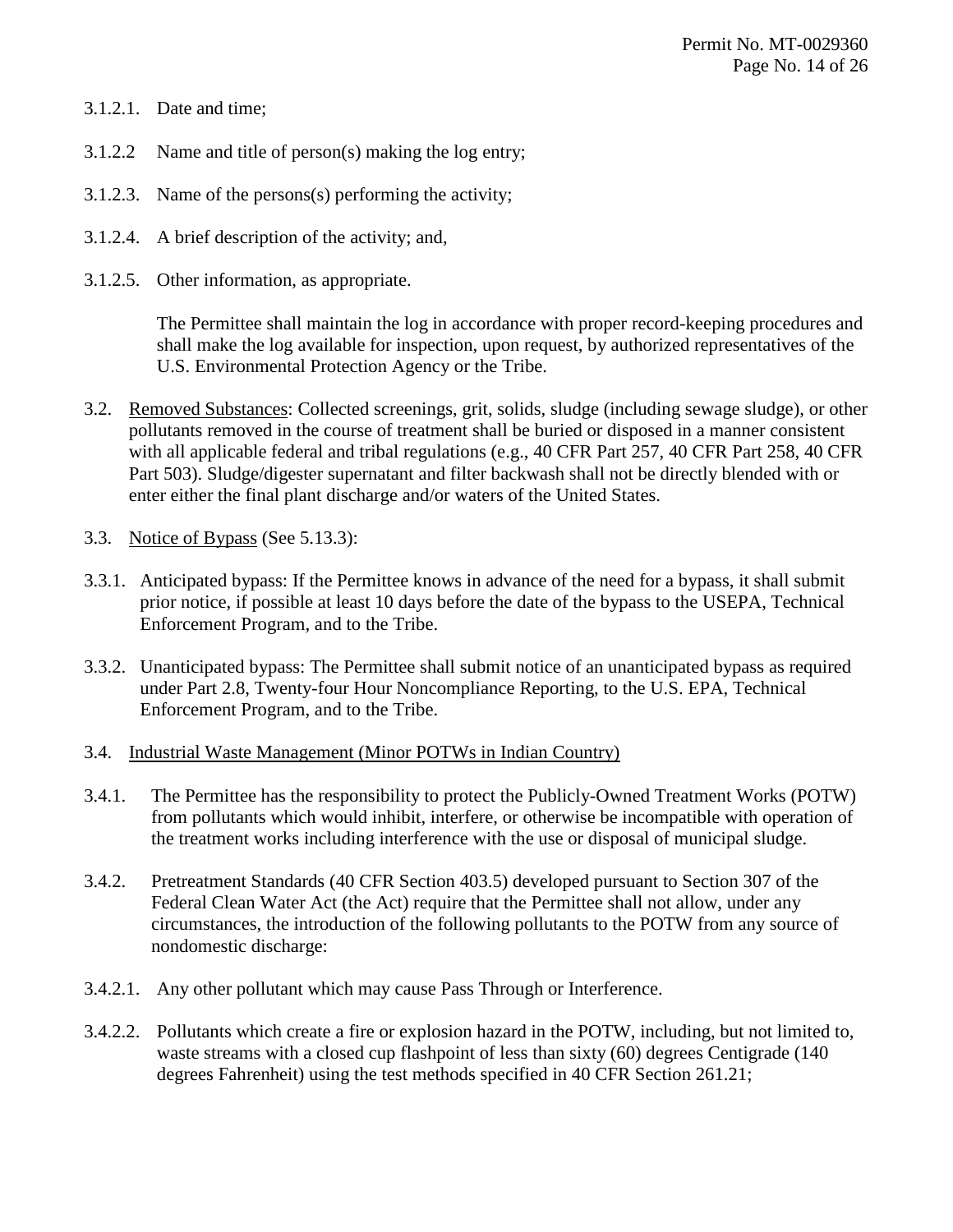- 3.4.2.3. Pollutants which will cause corrosive structural damage to the POTW, but in no case discharges with a pH of lower than 5.0 s.u., unless the treatment facilities are specifically designed to accommodate such discharges;
- 3.4.2.4. Solid or viscous pollutants in amounts which will cause obstruction to the flow in the POTW, or other interference with the operation of the POTW;
- 3.4.2.5. Any pollutant, including oxygen demanding pollutants (e.g., BOD), released in a discharge at a flow rate and/or pollutant concentration which will cause Interference with any treatment process at the POTW;
- 3.4.2.6. Heat in amounts which will inhibit biological activity in the POTW resulting in Interference, but in no case heat in such quantities that the temperature at the POTW treatment plant exceeds forty (40) degrees Centigrade (104 degrees Fahrenheit) unless the Approval Authority, upon request of the POTW, approves alternate temperature limits;
- 3.4.2.7. Petroleum oil, nonbiodegradable cutting oil, or products of mineral oil origin in amounts that will cause Interference or Pass Through;
- 3.4.2.8. Pollutants which result in the presence of toxic gases, vapors, or fumes within the POTW in a quantity that may cause acute worker health and safety problems;
- 3.4.2.9. Any trucked or hauled pollutants, except at discharge points designated by the POTW; and
- 3.4.2.10. Any specific pollutant which exceeds a local limitation established by the Permittee in accordance with the requirements of 40 CFR Section 403.5(c) and (d).
- 3.4.3. For the POTWs covered by this Permit, the EPA presently is the Approval Authority for the Pretreatment Program and the mailing address for all reporting and notifications to the Approval Authority shall be: USEPA - Region 8, NPDES Enforcement Unit (8ENF-W-NP), 1595 Wynkoop Street, Denver, CO 80202-1129.
- 3.4.4. In addition to the general limitations expressed above, more specific Pretreatment Standards have been and will be promulgated for specific industrial categories under Section 307 of the Act (40 CFR Part 405 et. seq.).
- 3.4.5. The Permittee must notify the Approval Authority of any new introductions by new or existing industrial users or any substantial change in pollutants from any industrial user within sixty (60) days following the introduction or change. Such notice must identify:
- 3.4.5.1. Any new introduction of pollutants into the POTW from an industrial user which would be subject to Sections 301, 306, or 307 of the Act if it were directly discharging those pollutants; or,
- 3.4.5.2. Any substantial change in the volume or character of pollutants being introduced into the POTW by any industrial user;
- 3.4.5.3. For the purposes of this section, adequate notice shall include information on: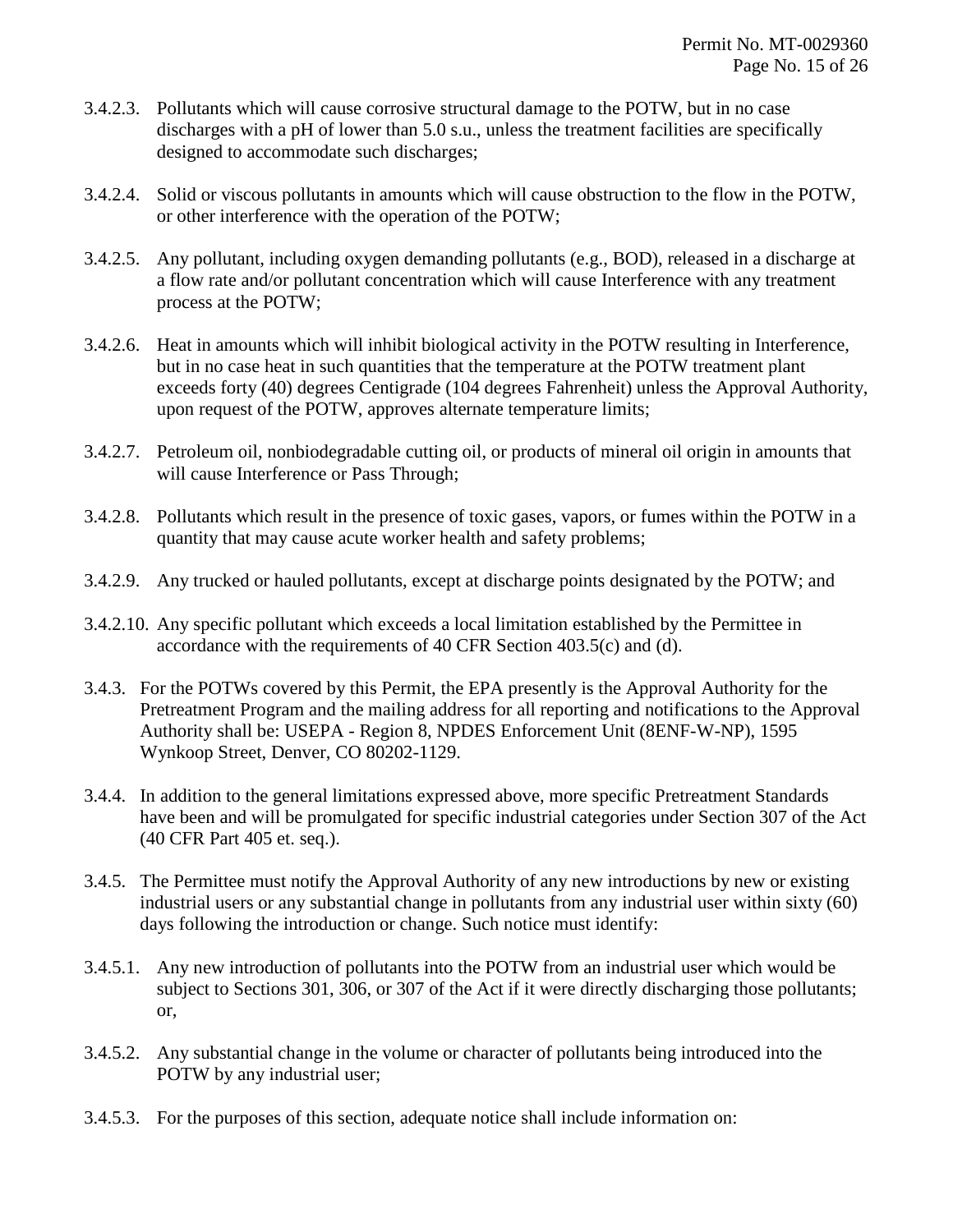- 3.4.5.3.1. The identity of the industrial user;
- 3.4.5.3.2. The nature and concentration of pollutants in the discharge and the average and maximum flow of the discharge to be introduced into the POTW; and
- 3.4.5.3.3. Any anticipated impact of the change on the quantity or quality of effluent to be discharged from or biosolids or sludge produced at such POTW.
- 3.4.5.4. For the purposes of this section, an industrial user shall include:
- 3.4.5.4.1. Any discharger subject to Categorical Pretreatment Standards under Section 307 of the Act and 40 CFR chapter I and subchapter N;
- 3.4.5.4.2. Any discharger which has a process wastewater flow of 25,000 gallons or more per day;
- 3.4.5.4.3. Any discharger contributing five percent or more of the average dry weather hydraulic or organic capacity of the POTW treatment plant;
- 3.4.5.4.4. Any discharger who is designated by the Approval Authority as having a reasonable potential for adversely affecting the POTW's operation or for violating any Pretreatment Standard or requirements;
- 3.4.6. At such time as a specific Pretreatment Standard or requirement becomes applicable to an industrial user of the Permittee, the Approval Authority may, as appropriate:
- 3.4.6.1. Amend the Permittee's NPDES discharge Permit to specify the additional pollutant(s) and corresponding effluent limitation(s) consistent with the applicable national Pretreatment Standards;
- 3.4.6.2. Require the Permittee to specify, by ordinance, order, or other enforceable means, the type of pollutant(s) and the maximum amount which may be discharged to the Permittee's POTW for treatment. Such requirement shall be imposed in a manner consistent with the program development requirements of the General Pretreatment Regulations at 40 CFR Part 403; and/or,
- 3.4.6.3. Require the Permittee to monitor its discharge for any pollutant which may likely be discharged from the Permittee's POTW, should the industrial user fail to properly pretreat its waste.
- 3.4.7. The Approval Authority retains, at all times, the right to take legal action against any source of nondomestic discharge, whether directly or indirectly controlled by the Permittee, for violations of a permit, order or similar enforceable mechanism issued by the Permittee, violations of any Pretreatment Standard or requirement, or for failure to discharge at an acceptable level under national standards issued by the EPA under 40 CFR, chapter I, subchapter N. In those cases where a NPDES permit violation has occurred because of the failure of the Permittee to properly develop and enforce Pretreatment Standards and requirements as necessary to protect the POTW, the Approval Authority shall hold the Permittee and/or industrial user responsible and may take legal action against the Permittee as well as the Industrial user(s) contributing to the Permit violation.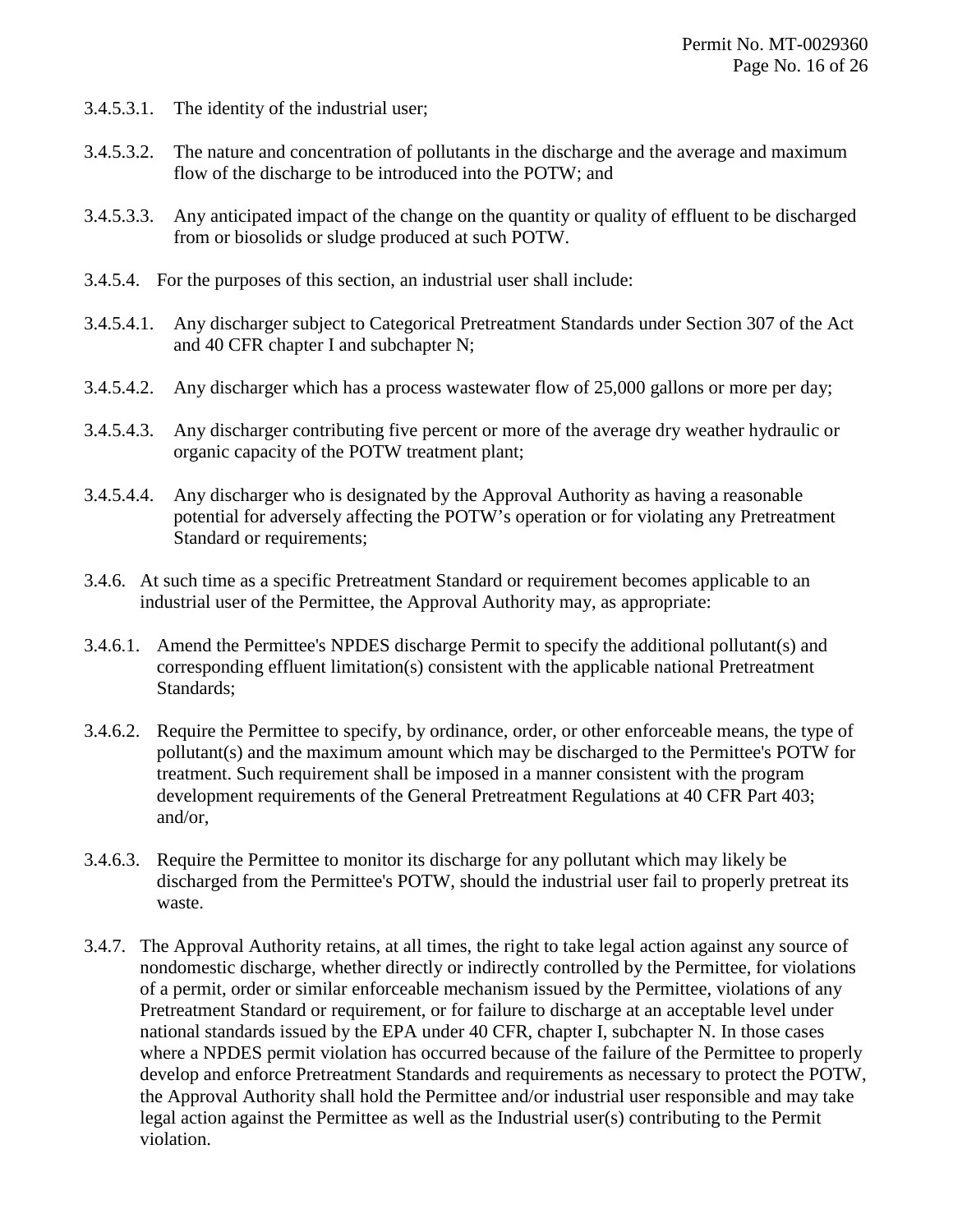#### 4. GENERAL REQUIREMENTS

- 4.1. Planned Changes: In addition to the requirements outlined at 5.12.1, the Permittee shall give the Director notice, at least 30 days prior to implementation, when there are any planned substantial changes to the existing sewage sludge facilities, the manner of its operation, or to current sewage sludge management practices of storage and disposal.
- 4.2. Signatory Requirements: All applications, reports or information submitted to the Director shall be signed and certified.
- 4.2.1. All permit applications shall be signed by either a principal executive officer or ranking elected official.
- 4.2.2. All reports required by the Permit and other information requested by the Director shall be signed by a person described above or by a duly authorized representative of that person. A person is a duly authorized representative only if:
- 4.2.2.1. The authorization is made in writing by a person described above and submitted to the Director; and,
- 4.2.2.2. The authorization specifies either an individual or a position having responsibility for the overall operation of the regulated facility, such as the position of plant manager, superintendent, position of equivalent responsibility, or an individual or position having overall responsibility for environmental matters. (A duly authorized representative may thus be either a named individual or any individual occupying a named position.)
- 4.2.3. Changes to authorization: If an authorization under Part 4.2.2 is no longer accurate because a different individual or position has responsibility for the overall operation of the facility, a new authorization satisfying the requirements of Part 4.2.2 must be submitted to the Director prior to or together with any reports, information, or applications to be signed by an authorized representative.
- 4.2.4. Certification: Any person signing a document under this section shall make the following certification:

"I certify under penalty of law that this document and all attachments were prepared under my direction or supervision in accordance with a system designed to assure that qualified personnel properly gather and evaluate the information submitted. Based on my inquiry of the person or persons who manage the system, or those persons directly responsible for gathering the information, the information submitted is, to the best of my knowledge and belief, true, accurate, and complete. I am aware that there are significant penalties for submitting false information, including the possibility of fine and imprisonment for knowing violations."

4.3. Penalties for Falsification of Reports: The Act provides that any person who knowingly makes any false statement, representation, or certification in any record or other document submitted or required to be maintained under this Permit, including monitoring reports or reports of compliance or noncompliance shall, upon conviction be punished by a fine of not more than \$10,000 per violation, or by imprisonment for not more than six months per violation, or by both.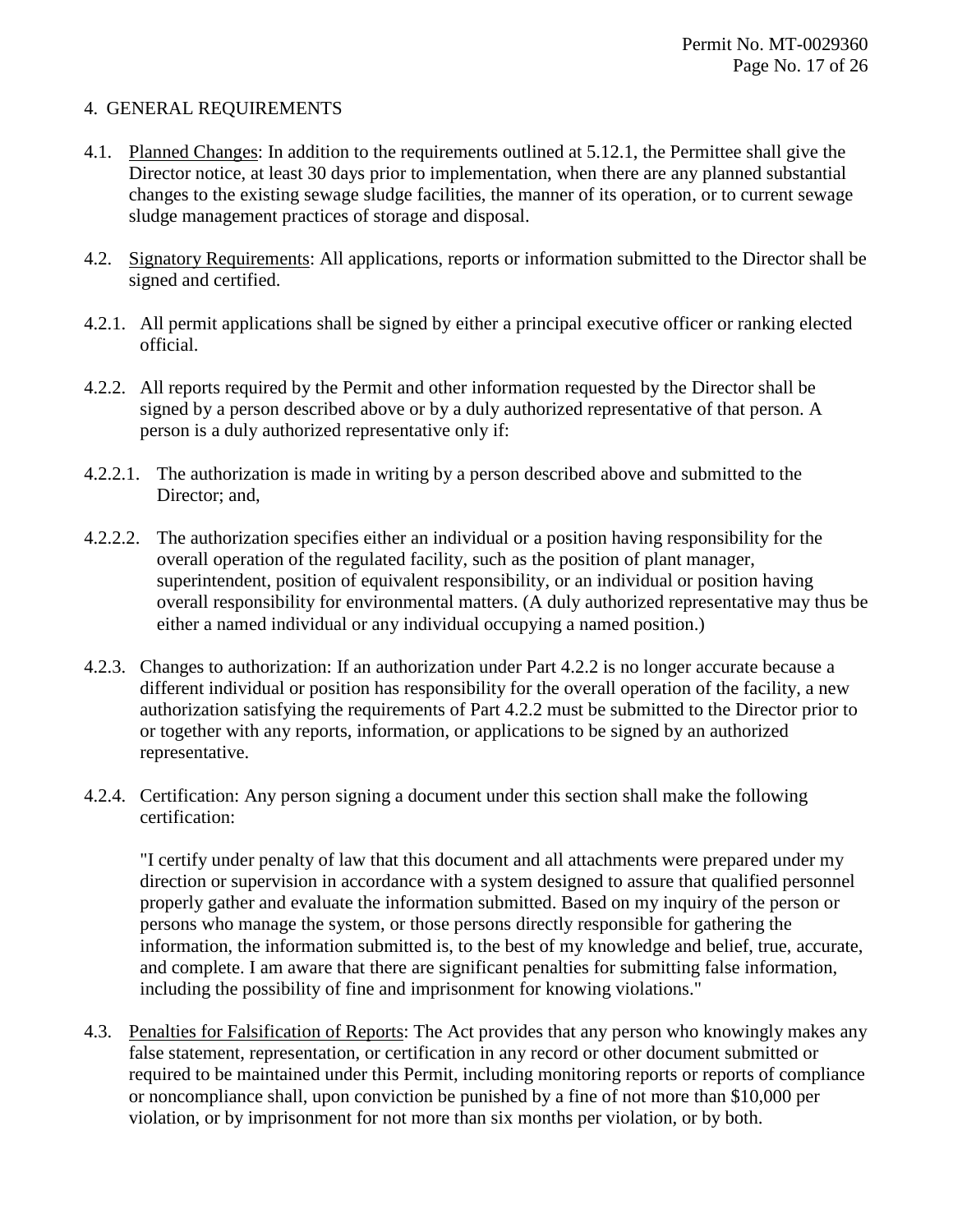- 4.4. Availability of Reports: Except for data determined to be confidential under 40 CFR Part 2, Subpart B, all reports prepared in accordance with the terms of this Permit shall be available for public inspection at the offices of the Director. As required by the Act, permit applications, permits and effluent data shall not be considered confidential.
- 4.5. Oil and Hazardous Substance Liability: Nothing in this Permit shall be construed to preclude the institution of any legal action or relieve the Permittee from any responsibilities, liabilities, or penalties to which the Permittee is or may be subject under Section 311 of the Act.
- 4.6. Property Rights: The issuance of this Permit does not convey any property rights of any sort, or any exclusive privileges, nor does it authorize any injury to private property or any invasion of personal rights, nor any infringement of federal, state, tribal or local laws or regulations.
- 4.7. Severability: The provisions of this Permit are severable, and if any provision of this Permit, or the application of any provision of this Permit to any circumstance, is held invalid, the application of such provision to other circumstances, and the remainder of this Permit, shall not be affected thereby.
- 4.8. Transfers: This Permit may be automatically transferred to a new permittee if:
- 4.8.1. The current Permittee notifies the Director at least 30 days in advance of the proposed transfer date;
- 4.8.2. The notice includes a written agreement between the existing and new permittees containing a specific date for transfer of permit responsibility, coverage, and liability between them; and,
- 4.8.3. The Director does not notify the existing Permittee and the proposed new permittee of his or her intent to modify, or revoke and reissue the Permit. If this notice is not received, the transfer is effective on the date specified in the agreement mentioned in Part 4.8.2.
- 4.9. Permittees in Indian Country. The EPA is issuing this Permit pursuant to the Agency's authority to implement the Clean Water Act NPDES program in Indian Country, as defined at 18 U.S.C. § 1151.
- 4.10. Reopener Provision: This Permit may be reopened and modified (following proper administrative procedures) to include the appropriate effluent limitations (and compliance schedule, if necessary), or other appropriate requirements if one or more of the following events occurs:
- 4.10.1. Water Quality Standards: The water quality standards of the receiving water(s) to which the Permittee discharges are modified in such a manner as to require different effluent limits than contained in this Permit.
- 4.10.2. Wasteload Allocation: A wasteload allocation is developed and approved by the Tribe and/or the EPA for incorporation in this Permit.
- 4.10.3. Water Quality Management Plan: A revision to the current water quality management plan is approved and adopted which calls for different effluent limitations than contained in this Permit.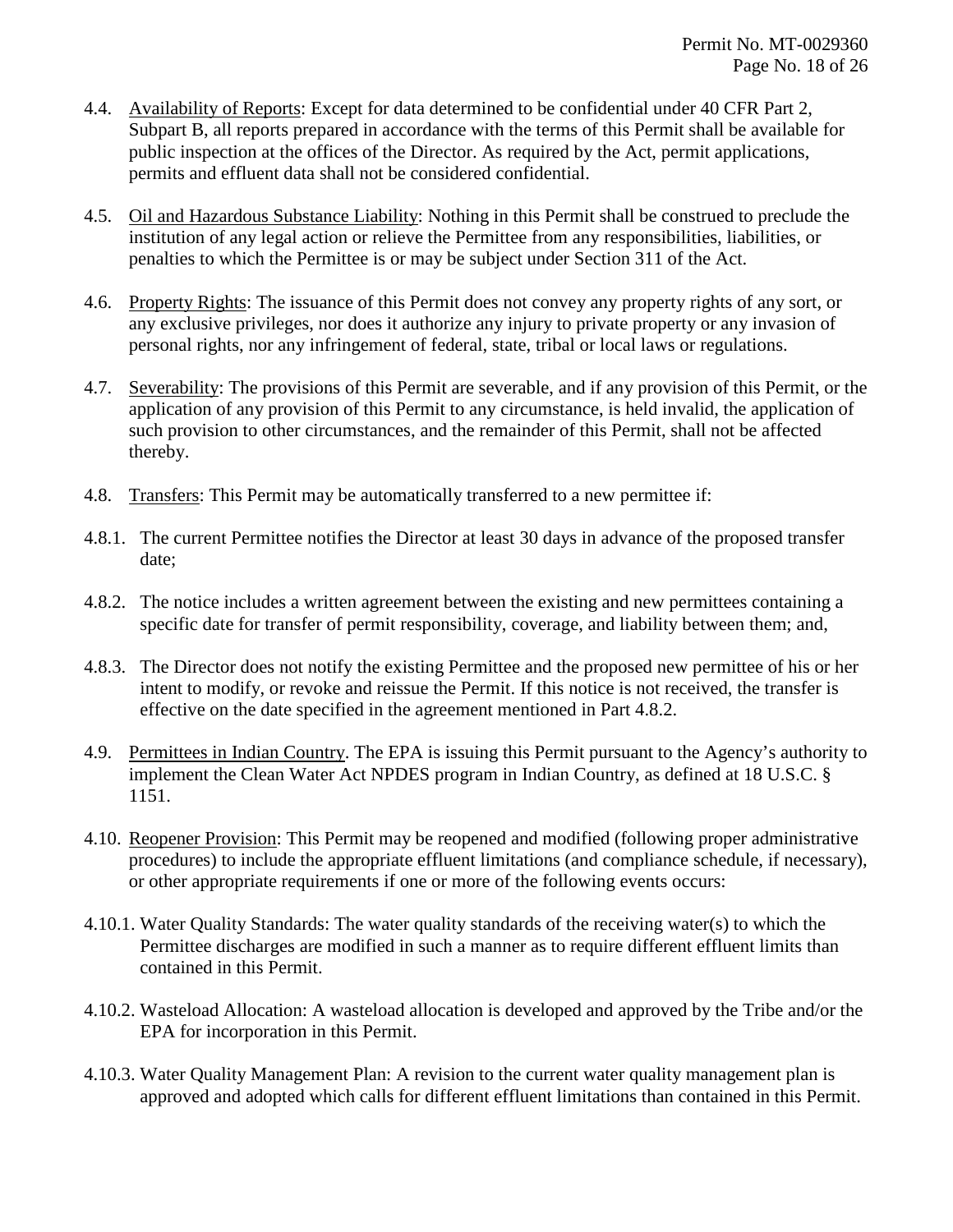4.11. Toxicity Limitation-Reopener Provision: This Permit may be reopened and modified (following proper administrative procedures) to include whole effluent toxicity limitations if whole effluent toxicity is detected in the discharge.

#### 5. ADDITIONAL STANDARD CONDITIONS

- 5.1. Duty to comply: The Permittee must comply with all conditions of this Permit. Any Permit noncompliance constitutes a violation of the Clean Water Act and is grounds for enforcement action; for Permit termination, revocation and reissuance, or modification; or denial of a permit renewal application.
- 5.1.1. The Permittee shall comply with effluent standards or prohibitions established under section 307(a) of the Clean Water Act for toxic pollutants and with standards for sewage sludge use or disposal established under section 405(d) of the CWA within the time provided in the regulations that establish these standards or prohibitions or standards for sewage sludge use or disposal, even if the Permit has not yet been modified to incorporate the requirement.
- 5.1.2. The Clean Water Act provides that any person who violates section 301, 302, 306, 307, 308, 318 or 405 of the Act, or any permit condition or limitation implementing any such sections in a permit issued under section 402, or any requirement imposed in a pretreatment program approved under sections  $402(a)(3)$  or  $402(b)(8)$  of the Act, is subject to a civil penalty not to exceed \$53,484 per day for each violation. The Clean Water Act provides that any person who negligently violates sections 301, 302, 306, 307, 308, 318, or 405 of the Act, or any condition or limitation implementing any of such sections in a permit issued under section 402 of the Act, or any requirement imposed in a pretreatment program approved under section 402(a)(3) or 402(b)(8) of the Act, is subject to criminal penalties of \$2,500 to \$25,000 per day of violation, or imprisonment of not more than 1 year, or both. In the case of a second or subsequent conviction for a negligent violation, a person shall be subject to criminal penalties of not more than \$50,000 per day of violation, or by imprisonment of not more than 2 years, or both. Any person who knowingly violates such sections, or such conditions or limitations is subject to criminal penalties of \$5,000 to \$50,000 per day of violation, or imprisonment for not more than 3 years, or both. In the case of a second or subsequent conviction for a knowing violation, a person shall be subject to criminal penalties of not more than \$100,000 per day of violation, or imprisonment of not more than 6 years, or both. Any person who knowingly violates section 301, 302, 303, 306, 307, 308, 318 or 405 of the Act, or any permit condition or limitation implementing any of such sections in a permit issued under section 402 of the Act, and who knows at that time that he thereby places another person in imminent danger of death or serious bodily injury, shall, upon conviction, be subject to a fine of not more than \$250,000 or imprisonment of not more than 15 years, or both. In the case of a second or subsequent conviction for a knowing endangerment violation, a person shall be subject to a fine of not more than \$500,000 or by imprisonment of not more than 30 years, or both. An organization, as defined in section  $309(c)(3)(B)(iii)$  of the CWA, shall, upon conviction of violating the imminent danger provision, be subject to a fine of not more than \$1,000,000 and can be fined up to \$2,000,000 for second or subsequent convictions.
- 5.1.3. Any person may be assessed an administrative penalty by the Administrator for violating section 301, 302, 306, 307, 308, 318 or 405 of this Act, or any permit condition or limitation implementing any of such sections in a permit issued under section 402 of this Act. Administrative penalties for Class I violations are not to exceed \$21,393 per violation, with the maximum amount of any Class I penalty assessed not to exceed \$53,484. Penalties for Class II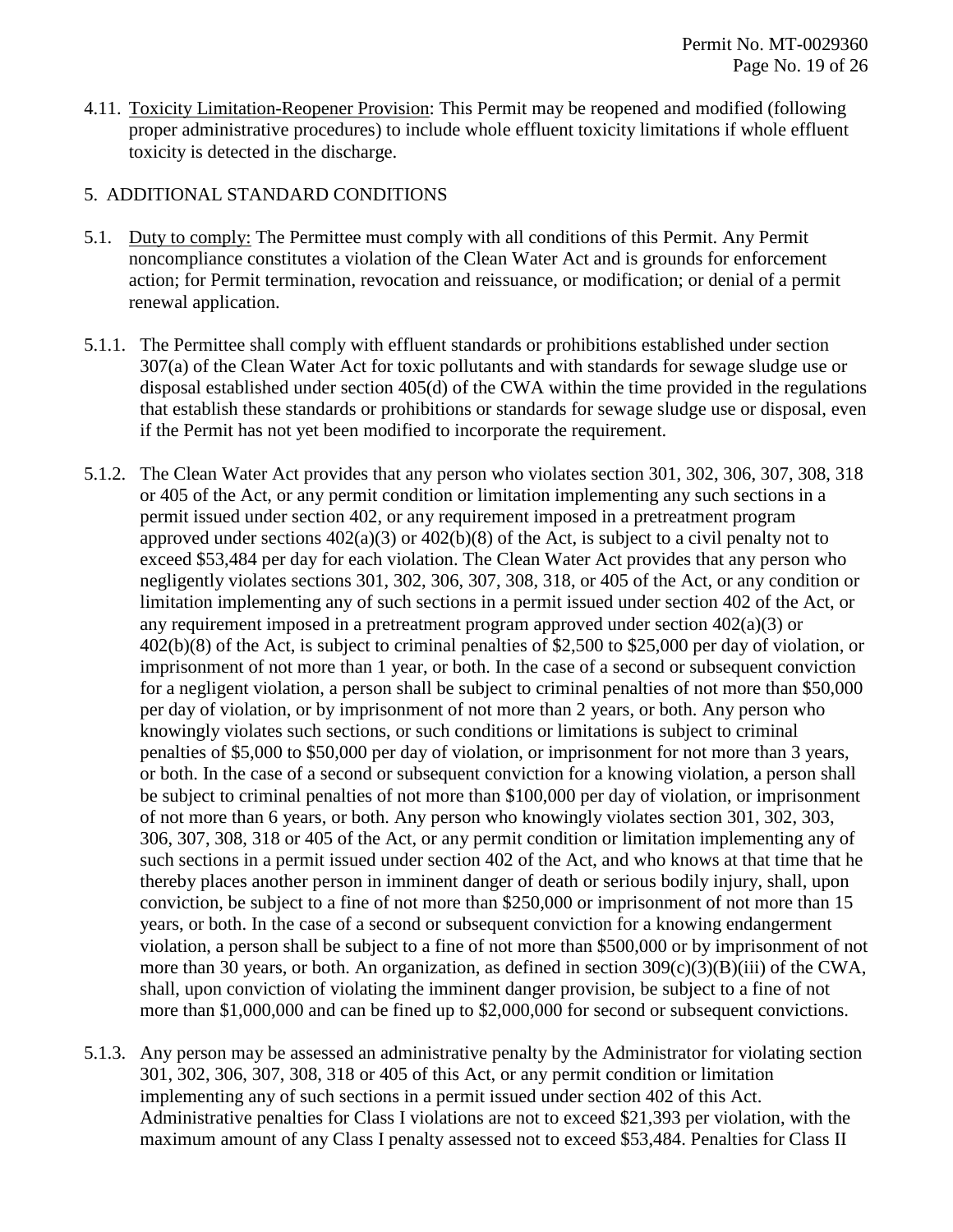violations are not to exceed \$21,393 per day for each day during which the violation continues, with the maximum amount of any Class II penalty not to exceed \$267,415.

- 5.1.4. The Federal Civil Penalties Inflation Adjustment Act of 1990, as amended by the Debt Collection Improvement Act of 1996 and the Federal Civil Penalties Inflation Adjustment Act Improvement Act of 2015, requires the EPA to adjust the civil monetary penalties for inflation on a periodic basis. The EPA has adjusted its civil monetary penalties seven times since 1996, most recently on January 15, 2018 (83 Fed. Reg. 1190-1194). The penalties noted in Parts 5.1.2 and 5.1.3 are the civil and criminal penalties for violations of the Act (including permit conditions) as of January 15, 2018.
- 5.2. Duty to reapply: If the Permittee wishes to continue an activity regulated by this Permit after the expiration date of this Permit, the Permittee must apply for and obtain a new permit.
- 5.3. Need to halt or reduce activity not a defense: It shall not be a defense for a permittee in an enforcement action that it would have been necessary to halt or reduce the permitted activity in order to maintain compliance with the conditions of this Permit.
- 5.4. Duty to mitigate: The Permittee shall take all reasonable steps to minimize or prevent any discharge or sludge use or disposal in violation of this Permit which has a reasonable likelihood of adversely affecting human health or the environment.
- 5.5. Proper operation and maintenance: The Permittee shall at all times properly operate and maintain all facilities and systems of treatment and control (and related appurtenances) which are installed or used by the Permittee to achieve compliance with the conditions of this Permit. Proper operation and maintenance also includes adequate laboratory controls and appropriate quality assurance procedures. This provision requires the operation of back-up or auxiliary facilities or similar systems which are installed by a permittee only when the operation is necessary to achieve compliance with the conditions of the permit.
- 5.6. Permit actions: This Permit may be modified, revoked and reissued, or terminated for cause. The filing of a request by the Permittee for a Permit modification, revocation and reissuance, or termination, or a notification of planned changes or anticipated noncompliance does not stay any Permit condition.
- 5.7. Property rights: This Permit does not convey any property rights of any sort, or any exclusive privilege.
- 5.8. Duty to provide information: The Permittee shall furnish to the Director, within a reasonable time, any information which the Director may request to determine whether cause exists for modifying, revoking and reissuing, or terminating this Permit or to determine compliance with this Permit. The Permittee shall also furnish to the Director upon request, copies of records required to be kept by this Permit.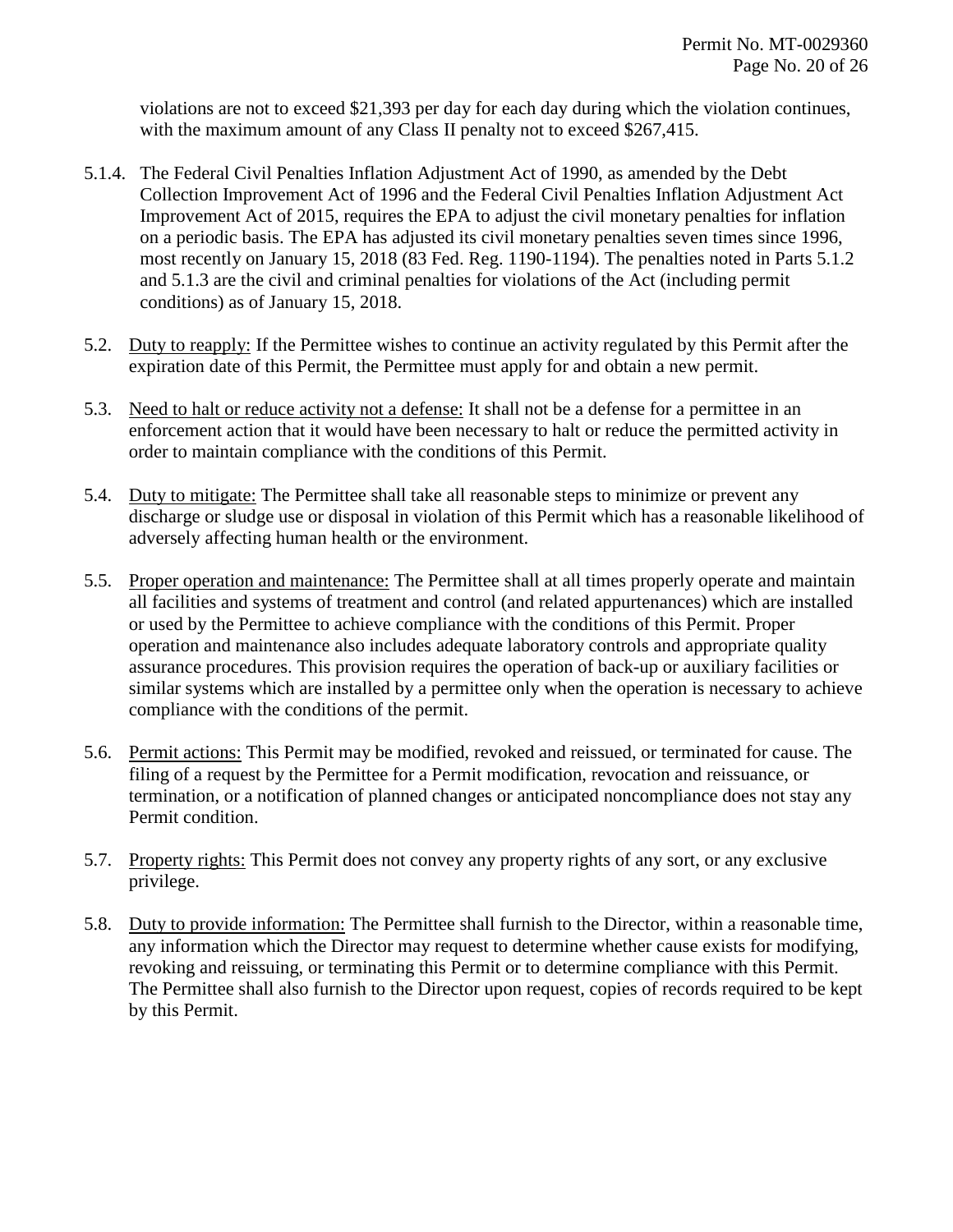- 5.9. Inspection and entry: The Permittee shall allow the Director, or an authorized representative (including an authorized contractor acting as a representative of the Administrator), upon presentation of credentials and other documents as may be required by law, to:
- 5.9.1. Enter upon the Permittee's premises where a regulated facility or activity is located or conducted, or where records must be kept under the conditions of this Permit;
- 5.9.2. Have access to and copy, at reasonable times, any records that must be kept under the conditions of this Permit;
- 5.9.3. Inspect at reasonable times any facilities, equipment (including monitoring and control equipment), practices, or operations regulated or required under this Permit; and
- 5.9.4. Sample or monitor at reasonable times, for the purposes of assuring Permit compliance or as otherwise authorized by the Clean Water Act, any substances or parameters at any location.
- 5.10. Monitoring and records:
- 5.10.1. Samples and measurements taken for the purpose of monitoring shall be representative of the monitored activity.
- 5.10.2. Except for records of monitoring information required by this Permit related to the Permittee's sewage sludge use and disposal activities, which shall be retained for a period of at least five years (or longer as required by 40 CFR part 503), the Permittee shall retain records of all monitoring information, including all calibration and maintenance records and all original strip chart recordings for continuous monitoring instrumentation, copies of all reports required by this Permit, and records of all data used to complete the application for this Permit, for a period of at least 3 years from the date of the sample, measurement, report or application. This period may be extended by request of the Director at any time.
- 5.10.3. Records of monitoring information shall include:
- 5.10.3.1. The date, exact place, and time of sampling or measurements;
- 5.10.3.2. The individual(s) who performed the sampling or measurements;
- 5.10.3.3. The date(s) analyses were performed;
- 5.10.3.4. The individual(s) who performed the analyses;
- 5.10.3.5. The analytical techniques or methods used; and
- 5.10.3.6. The results of such analyses.
- 5.10.4. Monitoring must be conducted according to test procedures approved under 40 C.F.R. Part 136, unless other test procedures have been specified in this Permit. Sludge monitoring procedures shall be those specified in 40 C.F.R. 503, or as specified in the Permit.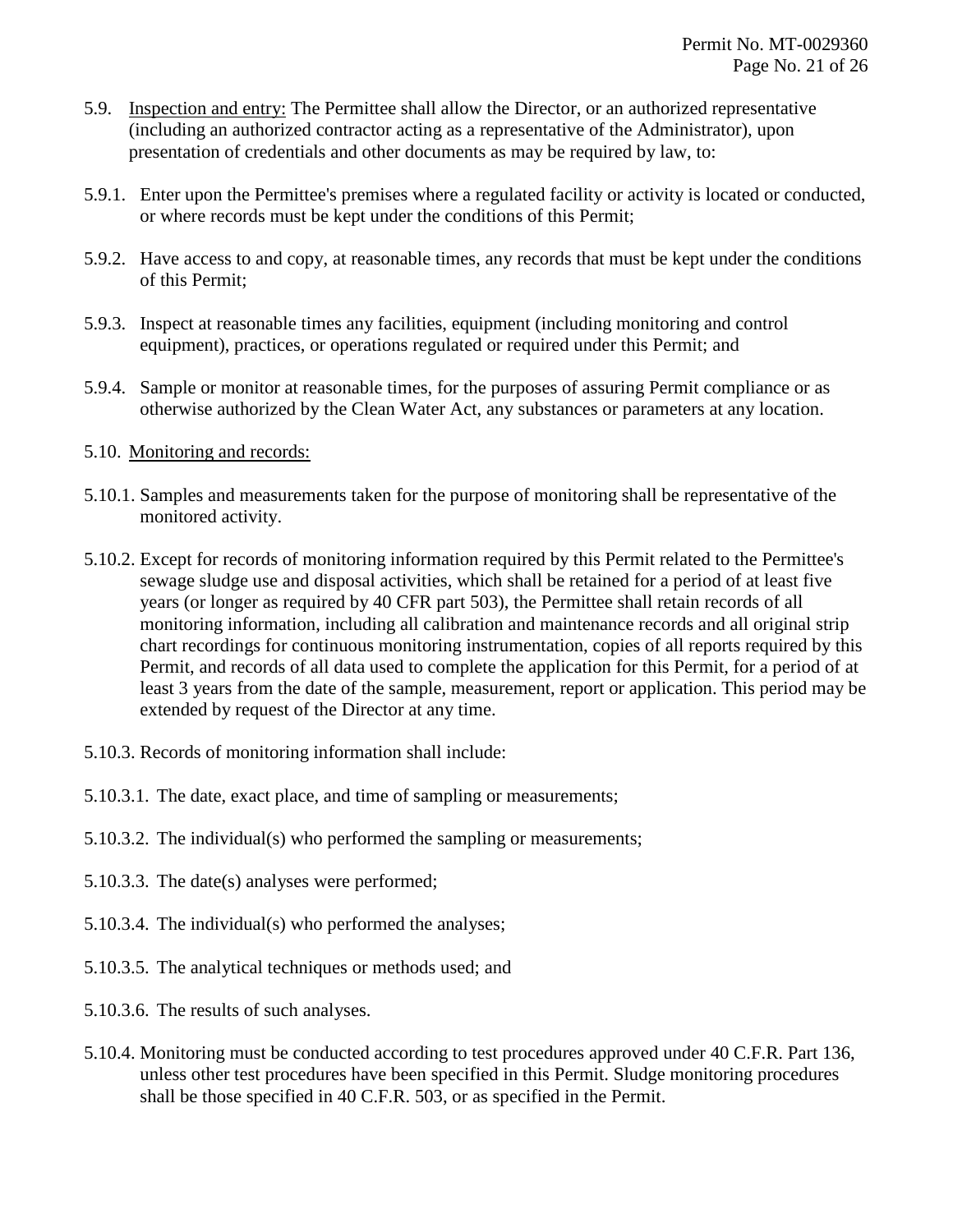5.10.5. The Clean Water Act provides that any person who falsifies, tampers with, or knowingly renders inaccurate any monitoring device or method required to be maintained under this Permit shall, upon conviction, be punished by a fine of not more than \$10,000, or by imprisonment for not more than 2 years, or both. If a conviction of a person is for a violation committed after a first conviction of such person under this paragraph, punishment is a fine of not more than \$20,000 per day of violation, or by imprisonment of not more than 4 years, or both.

#### 5.11. Signatory requirement:

- 5.11.1. All applications, reports, or information submitted to the Director shall be signed and certified. (See 40 CFR 122.22)
- 5.11.2. The CWA provides that any person who knowingly makes any false statement, representation, or certification in any record or other document submitted or required to be maintained under this Permit, including monitoring reports or reports of compliance or non-compliance shall, upon conviction, be punished by a fine of not more than \$10,000 per violation, or by imprisonment for not more than 6 months per violation, or by both.

#### 5.12. Reporting requirements:

- 5.12.1. Planned changes. The Permittee shall give notice to the Director as soon as possible of any planned physical alterations or additions to the Permitted facility. Notice is required only when:
- 5.12.1.1. The alteration or addition to a permitted facility may meet one of the criteria for determining whether a facility is a new source in 40 CFR 122.29(b); or
- 5.12.1.2. The alteration or addition could significantly change the nature or increase the quantity of pollutants discharged. This notification applies to pollutants which are subject neither to effluent limitations in the Permit, nor to notification requirements under 40 CFR 122.42(a)(1).
- 5.12.1.3. The alteration or addition results in a significant change in the Permittee's sludge use or disposal practices, and such alteration, addition, or change may justify the application of Permit conditions that are different from or absent in the existing Permit, including notification of additional use or disposal sites not reported during the permit application process or not reported pursuant to an approved land application plan;
- 5.12.2. Anticipated noncompliance. The Permittee shall give advance notice to the Director of any planned changes in the permitted facility or activity which may result in noncompliance with Permit requirements.
- 5.12.3. Transfers. This Permit is not transferable to any person except after notice to the Director. The Director may require modification or revocation and reissuance of the Permit to change the name of the Permittee and incorporate such other requirements as may be necessary under the Clean Water Act. (See 40 CFR 122.61; in some cases, modification or revocation and reissuance is mandatory.)
- 5.12.4. Monitoring reports. Monitoring results shall be reported at the intervals specified elsewhere in this Permit.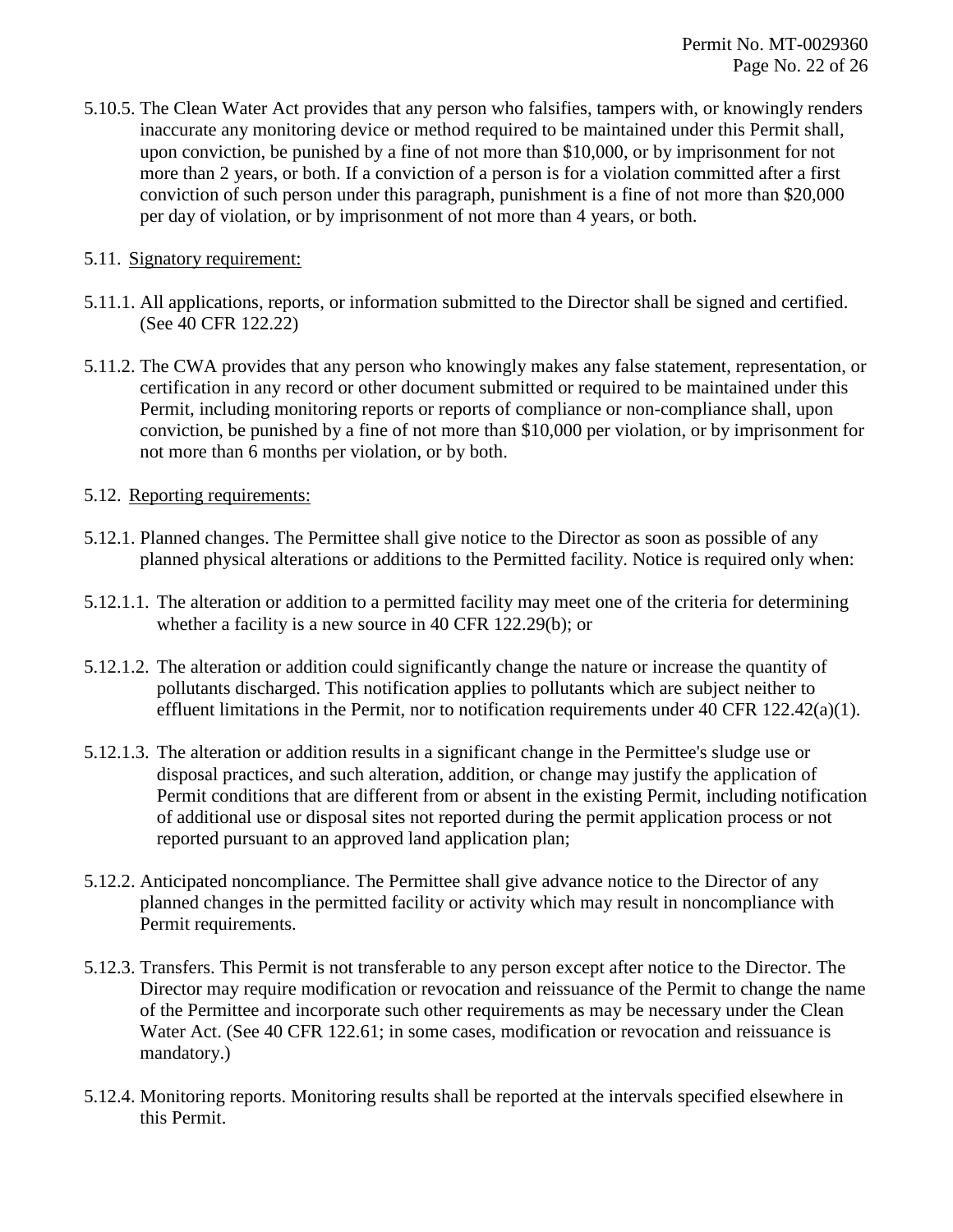- 5.12.4.1 Monitoring results must be reported on a Discharge Monitoring Report (DMR) or forms provided or specified by the Director for reporting results of monitoring of sludge use or disposal practices. As of December 21, 2016 all reports and forms submitted in compliance with this section must be submitted electronically by the Permittee to the Director or initial recipient, as defined in 40 CFR 127.2(b), in compliance with this section and 40 CFR part 3 (including, in all cases, subpart D to part 3), 40 CFR 122.22, and 40 CFR part 127. Part 127 is not intended to undo existing requirements for electronic reporting. Prior to this date, and independent of part 127, permittees may be required to report electronically if specified by a particular permit or if required to do so by state law.
- 5.12.4.2. If the Permittee monitors any pollutant more frequently than required by the Permit using test procedures approved under 40 CFR Part 136, or another method required for an industryspecific waste stream under 40 CFR subchapters N or O, the results of such monitoring shall be included in the calculation and reporting of the data submitted in the DMR or sludge reporting form specified by the Director.
- 5.12.4.3. Calculations for all limitations which require averaging of measurements shall utilize an arithmetic mean unless otherwise specified by the Director in the Permit.
- 5.12.5. Compliance schedules. Reports of compliance or noncompliance with, or any progress reports on, interim and final requirements contained in any compliance schedule of this Permit shall be submitted no later than 14 days following each schedule date.
- 5.12.6. Twenty-four hour reporting.
- 5.12.6.1. The Permittee shall report any noncompliance which may endanger health or the environment. Any information shall be provided orally within 24 hours from the time the Permittee becomes aware of the circumstances. A report shall also be provided within 5 days of the time the Permittee becomes aware of the circumstances. The report shall contain a description of the noncompliance and its cause; the period of noncompliance, including exact dates and times), and if the noncompliance has not been corrected, the anticipated time it is expected to continue; and steps taken or planned to reduce, eliminate, and prevent reoccurrence of the noncompliance. For noncompliance events related to combined sewer overflows, sanitary sewer overflows, or bypass events, these reports must include the data described above (with the exception of time of discovery) as well as the type of event (combined sewer overflows, sanitary sewer overflows, or bypass events), type of sewer overflow structure (e.g., manhole, combine sewer overflow outfall), discharge volumes untreated by the treatment works treating domestic sewage, types of human health and environmental impacts of the sewer overflow event, and whether the noncompliance was related to wet weather. As of December 21, 2020 all reports related to combined sewer overflows, sanitary sewer overflows, or bypass events submitted in compliance with this section must be submitted electronically by the Permittee to the Director or initial recipient, as defined in 40 CFR 127.2(b), in compliance with this section and 40 CFR part 3 (including, in all cases, subpart D to part 3), 40 CFR 122.22, and 40 CFR part 127. Part 127 is not intended to undo existing requirements for electronic reporting. Prior to this date, and independent of part 127, permittees may be required to electronically submit reports related to combined sewer overflows, sanitary sewer overflows, or bypass events under this section by a particular permit or if required to do so by state law. The Director may also require permittees to electronically submit reports not related to combined sewer overflows, sanitary sewer overflows, or bypass events under this section.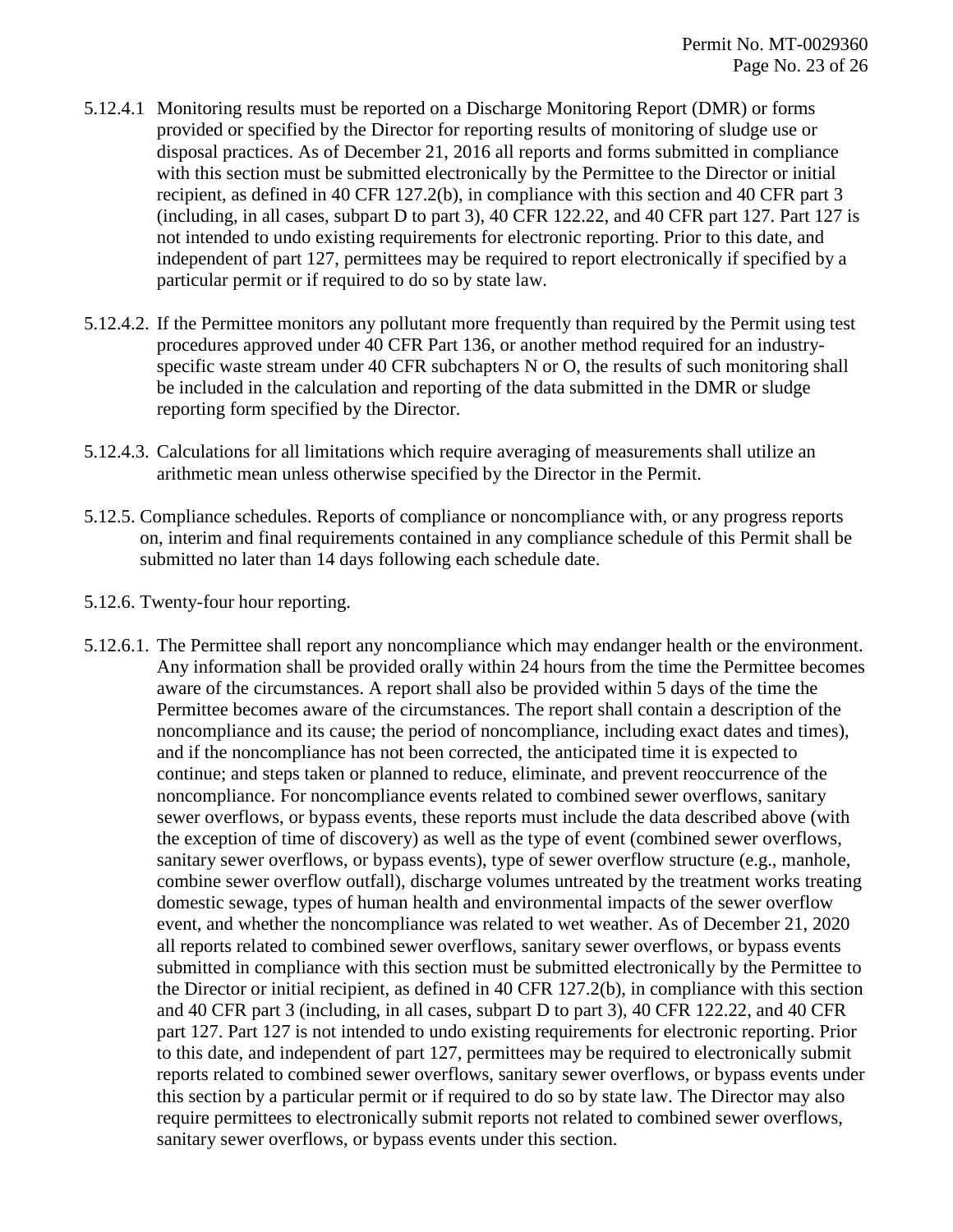- 5.12.6.2. The following shall be included as information which must be reported within 24 hours under this paragraph.
- 5.12.6.2.1. Any unanticipated bypass which exceeds any effluent limitation in the Permit. (See 40 CFR  $122.41(g)$ .
- 5.12.6.2.2. Any upset which exceeds any effluent limitation in the Permit.
- 5.12.6.2.3. Violation of a maximum daily discharge limitation for any of the pollutants listed by the Director in the Permit to be reported within 24 hours. (See 40 CFR122.44(g).)
- 5.12.6.3. The Director may waive the written report on a case-by-case basis for reports under paragraph 5.12.2.6 if the oral report has been received within 24 hours.
- 5.12.7. Other noncompliance. The Permittee shall report all instances of noncompliance not reported under paragraphs 5.12.4, .5, and .6, at the time monitoring reports are submitted. The reports shall contain the information listed in paragraph 5.12.6. For noncompliance events related to combined sewer overflows, sanitary sewer overflows, or bypass events, these reports shall contain the information described in paragraph 5.12.6 and the applicable required data in appendix A to 40 CFR part 127. As of December 21, 2020 all reports related to combined sewer overflows, sanitary sewer overflows, or bypass events submitted in compliance with this section must be submitted electronically by the Permittee to the Director or initial recipient, as defined in 40 CFR 127.2(b), in compliance with this section and 40 CFR part 3 (including, in all cases, subpart D to part 3), 40 CFR 122.22, and 40 CFR part 127. Part 127 is not intended to undo existing requirements for electronic reporting. Prior to this date, and independent of part 127, permittees may be required to electronically submit reports related to combined sewer overflows, sanitary sewer overflows, or bypass events under this section by a particular permit or if required to do so by state law. The Director may also require permittees to electronically submit reports not related to combined sewer overflows, sanitary sewer overflows, or bypass events under this section.
- 5.12.8. Other information. Where the Permittee becomes aware that it failed to submit any relevant facts in a permit application, or submitted incorrect information in a permit application or in any report to the Director, it shall promptly submit such facts or information.
- 5.12.9. Identification of the initial recipient for NPDES electronic reporting data. The owner, operator, or the duly authorized representative of an NPDES-regulated entity is required to electronically submit the required NPDES information (as specified in appendix A to 40 CFR part 127) to the appropriate initial recipient, as determined by the EPA, and as defined in 40 CFR 127.2(b). The EPA will identify and publish the list of initial recipients on its Web site and in the Federal Register, by state and by NPDES data group [see 40 CFR 127.2(c)]. The EPA will update and maintain this listing.

## 5.13. Bypass:

## 5.13.1. Definitions.

5.13.1.1. Bypass means the intentional diversion of waste streams from any portion of a treatment facility.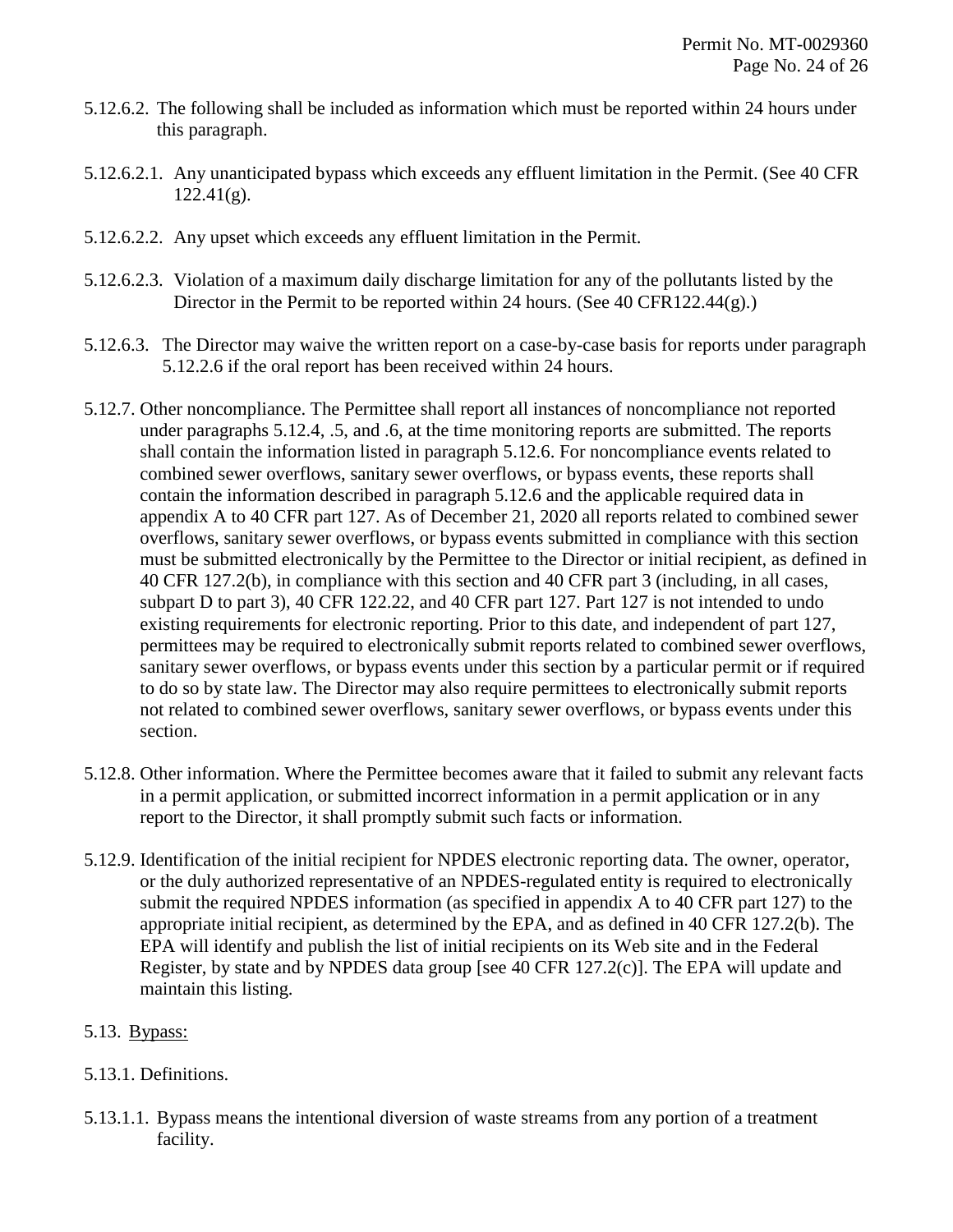- 5.13.1.2. Severe property damage means substantial physical damage to property, damage to the treatment facilities which causes them to become inoperable, or substantial and permanent loss of natural resources which can reasonably be expected to occur in the absence of a bypass. Severe property damage does not mean economic loss caused by delays in production.
- 5.13.2. Bypass not exceeding limitations. The Permittee may allow any bypass to occur which does not cause effluent limitations to be exceeded, but only if it also is for essential maintenance to assure efficient operation. These bypasses are not subject to the provisions of paragraphs 5.13.3 and 5.13.4.
- 5.13.3. Notice
- 5.13.3.1. Anticipated bypass. If the Permittee knows in advance of the need for a bypass, it shall submit prior notice, if possible at least ten days before the date of the bypass. As of December 21, 2020 all notices submitted in compliance with this section must be submitted electronically by the Permittee to the Director or initial recipient, as defined in 40 CFR 127.2(b), in compliance with this section and 40 CFR part 3 (including, in all cases, subpart D to part 3), 40 CFR 122.22, and 40 CFR part 127. Part 127 is not intended to undo existing requirements for electronic reporting. Prior to this date, and independent of part 127, permittees may be required to report electronically if specified by a particular permit or if required to do so by state law.
- 5.13.3.2. Unanticipated bypass. The Permittee shall submit notice of an unanticipated bypass as required in paragraph 5.12.6 (24-hour notice). As of December 21, 2020 all notices submitted in compliance with this section must be submitted electronically by the Permittee to the Director or initial recipient, as defined in 40 CFR 127.2(b), in compliance with this section and 40 CFR part 3 (including, in all cases, subpart D to part 3), 40 CFR 122.22, and 40 CFR part 127. Part 127 is not intended to undo existing requirements for electronic reporting. Prior to this date, and independent of part 127, permittees may be required to report electronically if specified by a particular permit or if required to do so by state law.
- 5.13.4. Prohibition of bypass.
- 5.13.4.1. Bypass is prohibited, and the Director may take enforcement action against a permittee for bypass, unless:
- 5.13.4.1.1. Bypass was unavoidable to prevent loss of life, personal injury, or severe property damage;
- 5.13.4.1.2. There were no feasible alternatives to the bypass, such as the use of auxiliary treatment facilities, retention of untreated wastes, or maintenance during normal periods of equipment downtime. This condition is not satisfied if adequate back-up equipment should have been installed in the exercise of reasonable engineering judgment to prevent a bypass which occurred during normal periods of equipment downtime or preventive maintenance; and
- 5.13.4.1.3. The Permittee submitted notices as required under paragraph 5.13.3.
- 5.13.4.2. The Director may approve an anticipated bypass, after considering its adverse effects, if the Director determines that it will meet the three conditions listed above in paragraph 5.13.4.1.